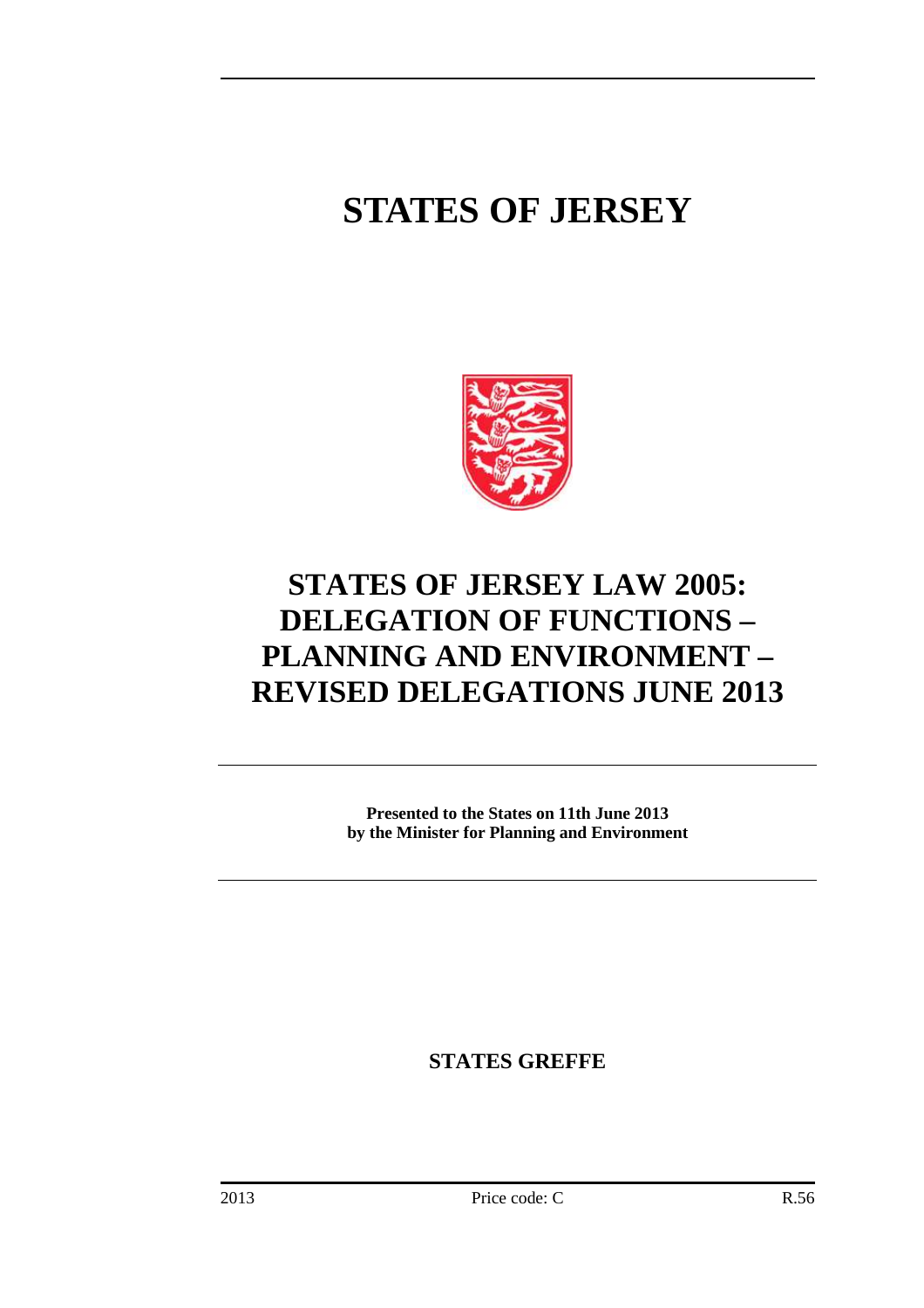#### **REPORT**

On 7th June 2013, the Minister for Planning and Environment made a Ministerial Decision delegating certain of his functions under Article 28 of the States of Jersey Law 2005 (MD-PE-2013-0057, available at www.gov.je).

Article 28 of the States of Jersey Law 2005 permits a Minister to delegate, wholly or partly, functions to an Assistant Minister or an officer.

The Law states, *inter alia* –

#### "**28 Power of Minister to delegate functions**

- (1) A Minister may delegate, wholly or partly, functions conferred upon or vested in the Minister by or under this Law or any other enactment or any enactment of the United Kingdom having effect in Jersey, to –
	- (a) one of his or her Assistant Ministers;
	- (b) an officer.
- (2) A Minister shall not delegate
	- (a) any power to make an enactment;
	- (b) any power to decide an appeal under an enactment;
	- (c) any function the delegation of which is prohibited by an enactment.
- (3) The delegation of functions by a Minister under this Article shall not prevent the Minister exercising those functions personally.
- (4) Where any licence, permit or authorization is granted in purported exercise of functions delegated under paragraph (1), no criminal proceedings shall lie against any person for any act done, or omitted to be done, in good faith and in accordance with the terms of the licence, permit or authorization, by reason that the functions had not been delegated, or that any requirement attached to the delegation of the functions had not been complied with.
- (5) In this Article –

"Minister" includes the Chief Minister;

"officer" means a States' employee within the meaning of the Employment of States of Jersey Employees (Jersey) Law 2005 and includes a member of the States of Jersey Police Force and an officer appointed under paragraph 1(1) of Part 1 of Schedule 2 to the Immigration Act 1971 as extended to Jersey by the Immigration (Jersey) Order 1993.

(6) The States may by Regulations amend the definition "officer" in paragraph (5)."

The terms of the delegations, and the legislation under which those delegations were made, were recorded in a Report attached to the Ministerial Decision, as shown below –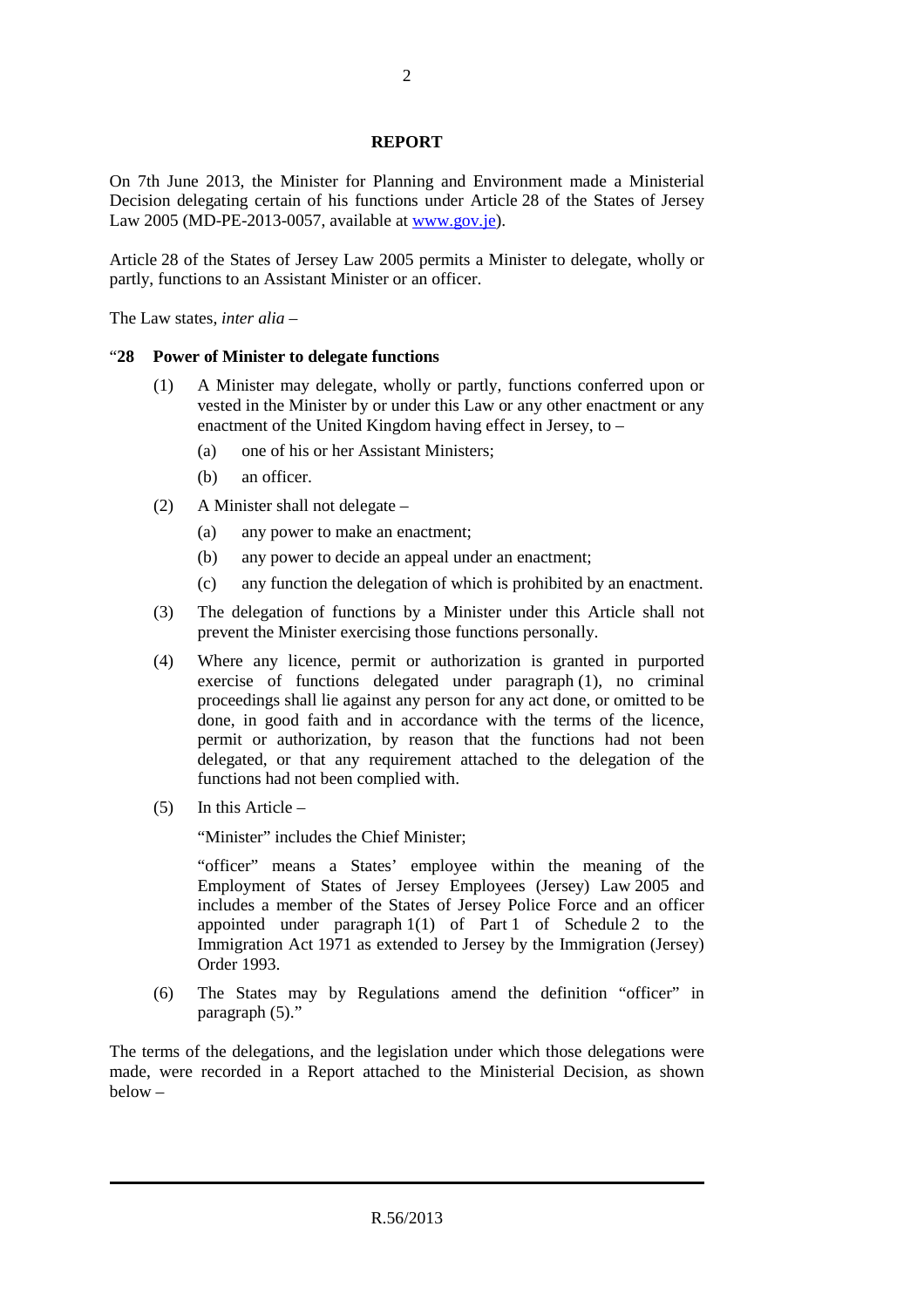### **Scheme of Delegation for the Minister for Planning and Environment June 2013**

- **1. By virtue of the power conferred on him by Article 28(1) of the States of Jersey Law 2005, the Minister has delegated to the Assistant Minister the following functions conferred upon or vested in him**:
	- 1.1 The lodging of a Proposition with the States Assembly in accordance with Standing Order 19(c) of the Standing Orders of the States of Jersey.
	- 1.2 Presentation of Reports or Comments to the States Assembly in accordance with Standing Order 35(1)(b) of the Standing Orders of the States of Jersey.

Where the Minister has indicated, for whatever reason, to the Assistant Minister that making any such decision is appropriate.

**2. By virtue of the power conferred on him by Article 28(1) of the States of Jersey Law 2005 and Article 9A of the Planning and Building (Jersey) Law 2002, the Minister has delegated the following functions conferred upon or vested in him subject to the conditions as stated.** 

| Law                                  | <b>Detail/Involves</b>                                                                                                                                                                                          | <b>Delegated to whom</b>                                                                                                                                                                                                                                                    |
|--------------------------------------|-----------------------------------------------------------------------------------------------------------------------------------------------------------------------------------------------------------------|-----------------------------------------------------------------------------------------------------------------------------------------------------------------------------------------------------------------------------------------------------------------------------|
|                                      | <b>Planning and Building (Jersey) Law 2002</b>                                                                                                                                                                  |                                                                                                                                                                                                                                                                             |
|                                      | APPLICATIONS FOR PLANNING PERMISSION                                                                                                                                                                            |                                                                                                                                                                                                                                                                             |
| Article $9(5)$<br>Article $9(6)$     | Determining that an application has been<br>properly made, that sufficient information is<br>accompanying the application and that if this<br>is not the case that the application can be<br>refused.           | • Planning<br><b>Applications Panel</b><br>$\bullet$ Chief Officer –<br>Department of the                                                                                                                                                                                   |
| Article $11(3)$                      | Determining that an application has been<br>publicised in accordance with the Planning<br>Building (Application Publication)<br>and<br>(Jersey) Order 2006.                                                     | Environment<br>• Directors of Planning<br>Development Control<br>and Policy, Projects<br>and the Historic<br>Environment<br>• Principal Planners<br>and Principal<br><b>Historic Environment</b><br>Officer<br>• Senior Planners and<br><b>Assistant Senior</b><br>Planners |
| Article $11(4)$                      | Taking into account representations received<br>in connection with a planning application.                                                                                                                      |                                                                                                                                                                                                                                                                             |
| Article $11(5)$                      | Requiring evidence to demonstrate that an<br>application for planning permission has been<br>publicised or notified in the appropriate<br>manner.                                                               |                                                                                                                                                                                                                                                                             |
| Article $11(6)$                      | Provision of a copy of any part of an<br>application for consideration or comment.                                                                                                                              |                                                                                                                                                                                                                                                                             |
| Article $13(1)$ , $(2)$<br>and $(3)$ | Determination as to whether an application<br>for planning permission should be the<br>subject of<br>an Environmental<br>Impact<br>Assessment (EIA) and consideration of<br>applications accompanied by an EIA. |                                                                                                                                                                                                                                                                             |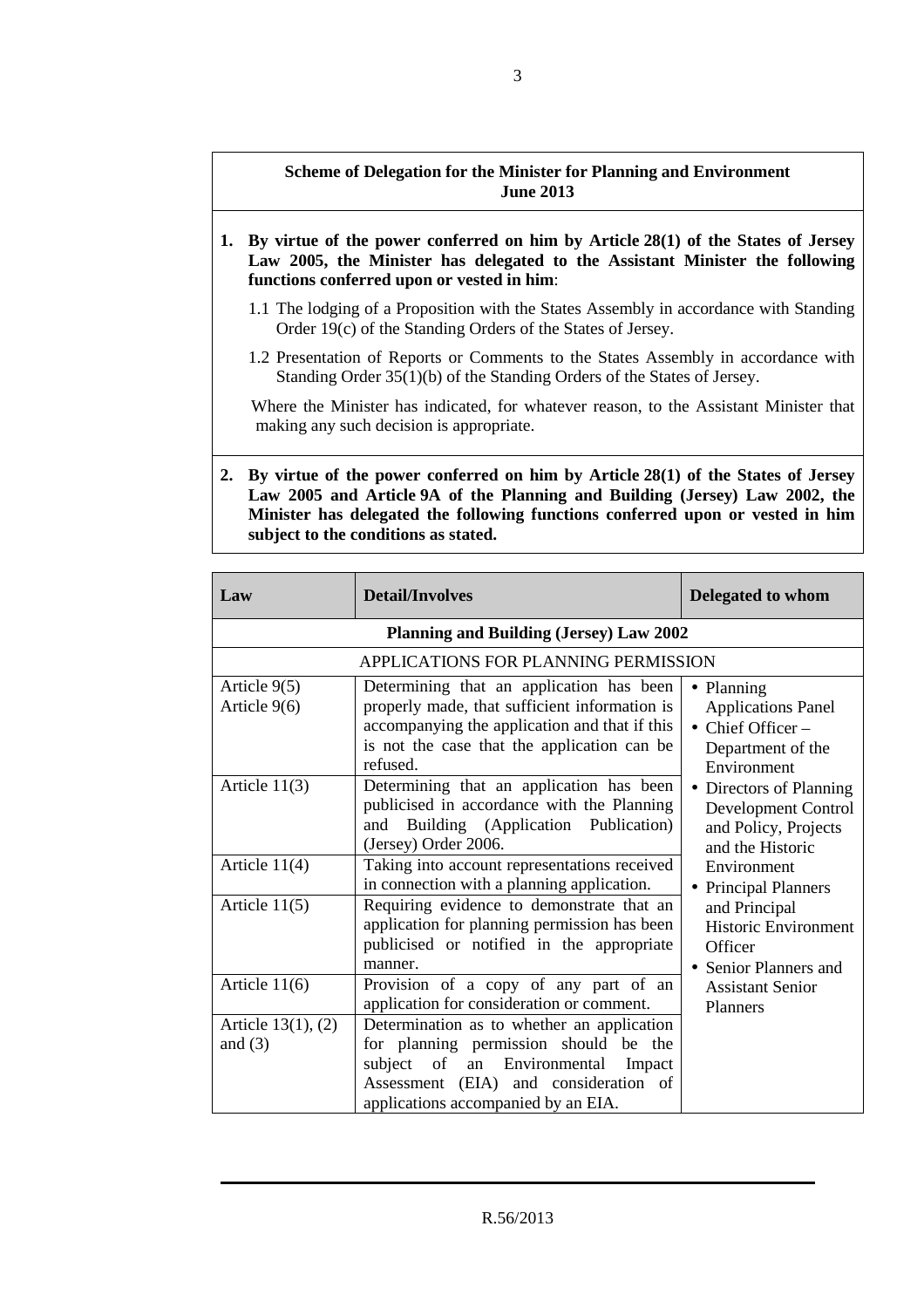| Law               | <b>Detail/Involves</b>                                                                                                                                                                                                                                                                                | <b>Delegated to whom</b>                                                                                                                                                                      |
|-------------------|-------------------------------------------------------------------------------------------------------------------------------------------------------------------------------------------------------------------------------------------------------------------------------------------------------|-----------------------------------------------------------------------------------------------------------------------------------------------------------------------------------------------|
| Article 14        | Consideration of any comments received<br>from the relevant Highway Authority (if<br>any) in respect of any effect that any<br>development might have on highway safety.                                                                                                                              | • Planning<br><b>Applications Panel</b><br>• Chief Officer,<br>Department of the                                                                                                              |
| Article 15        | Consideration of any comments received<br>Minister<br>from<br>the<br>for<br>Economic<br>Development in respect of any effect any<br>development might have on the harbours or<br>airport.                                                                                                             | Environment<br>• Directors of Planning<br><b>Development Control</b><br>and Policy, Projects<br>and the Historic                                                                              |
| Article 16        | Consideration of any comments received<br>from the Minister for Transport<br>and<br>Technical Services in respect of any effect<br>development might have<br>any<br>on<br>the<br>sewerage or drainage system, flood defence<br>works, surface water issues or water quality.                          | Environment<br>• Principal Planners,<br>Principal Historic<br><b>Environment Officer</b><br>• Senior Planners and<br><b>Assistant Senior</b>                                                  |
| Article 17        | Consideration of any comments received<br>from any Minister or other body created by<br>statute who has an interest in an application<br>for planning permission.                                                                                                                                     | Planners                                                                                                                                                                                      |
| Article 19        | Granting of planning permission either                                                                                                                                                                                                                                                                |                                                                                                                                                                                               |
| (save for         | without conditions, or subject to conditions,                                                                                                                                                                                                                                                         |                                                                                                                                                                                               |
| Article $19(3)$ ) | and the refusal of planning permission,<br>following the submission of an application.                                                                                                                                                                                                                |                                                                                                                                                                                               |
| Article 19(3)     | Grant of planning permission inconsistent<br>with the Island Plan.                                                                                                                                                                                                                                    | Planning<br>$\bullet$<br><b>Applications Panel</b>                                                                                                                                            |
| Article 19(3)     | Grant of planning permission inconsistent<br>with the Island Plan for minor applications<br>(as defined by the Department's guidance).                                                                                                                                                                | $\bullet$<br>Chief Officer,<br>Department of the<br>Environment<br>Directors of<br>$\bullet$<br>Planning<br>Development<br>Control and Policy,<br>Projects and the<br>Historic<br>Environment |
| Article 20        | planning<br>permission<br>Grant<br>of<br>for<br>development already undertaken following<br>the submission of an application.<br>Grant of planning permission<br>for<br><sub>a</sub><br>development that does not accord with a<br>condition attached to a previously granted<br>planning permission. | • Planning<br><b>Applications Panel</b><br>• Chief Officer,<br>Department of the<br>Environment<br>• Directors of Planning<br>Development Control                                             |
| Article 21        | Variation of a condition<br>attached to a<br>previously<br>granted planning<br>permission<br>application to<br>following<br>vary the<br>an<br>condition.                                                                                                                                              | and Policy, Projects<br>and the Historic<br>Environment<br>• Principal Planners,                                                                                                              |
| Article 22        | The giving of reasons for the grant or refusal<br>of an application for planning permission.                                                                                                                                                                                                          | Principal Historic<br><b>Environment Officer</b>                                                                                                                                              |
| Article 23        | The attaching of appropriate conditions to                                                                                                                                                                                                                                                            | • Senior Planners and                                                                                                                                                                         |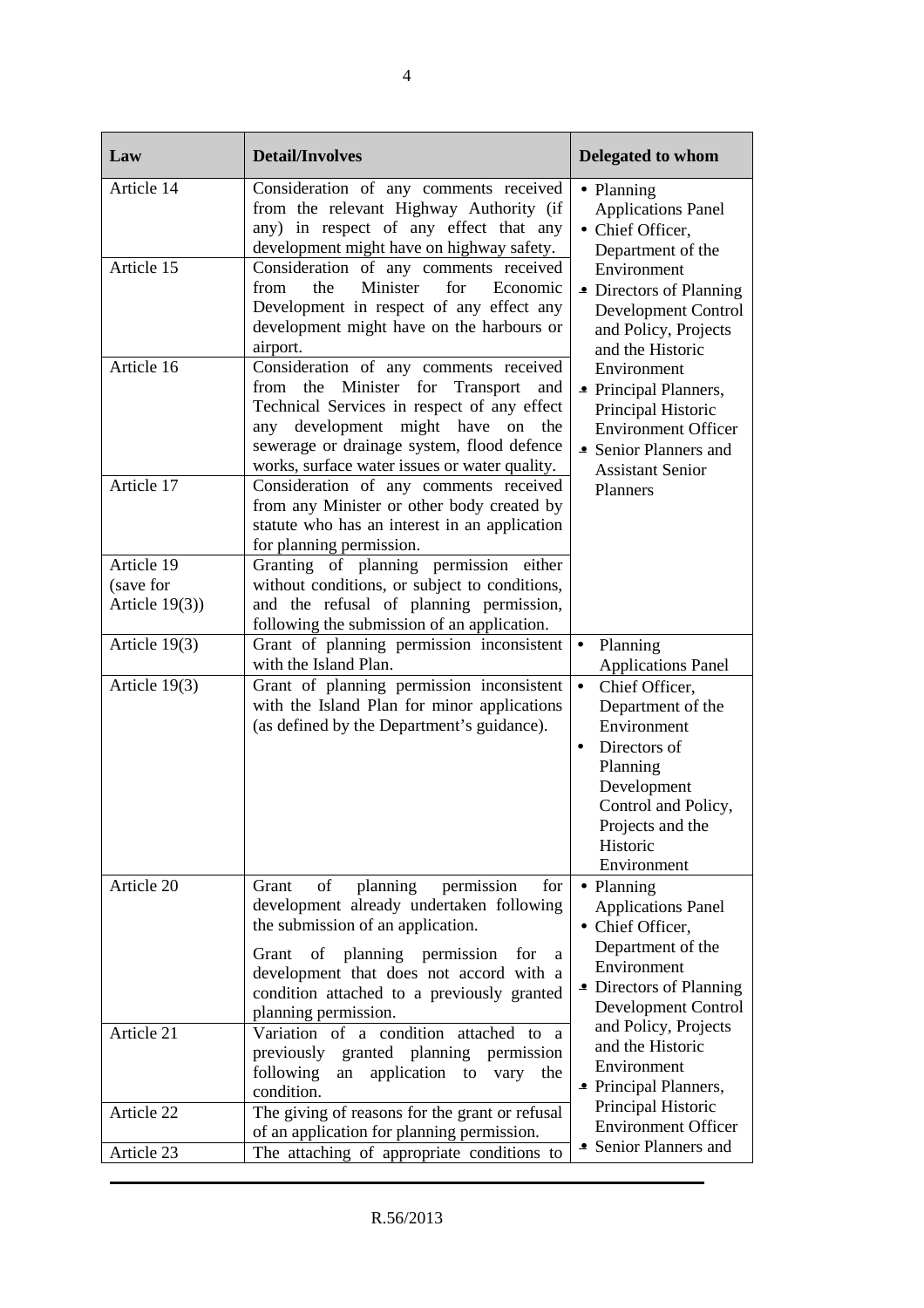| Law                                                           | <b>Detail/Involves</b>                                                                                                                                                                                                               | Delegated to whom                                                                                                                                                                                                                                                                                                                                                                                                                                |
|---------------------------------------------------------------|--------------------------------------------------------------------------------------------------------------------------------------------------------------------------------------------------------------------------------------|--------------------------------------------------------------------------------------------------------------------------------------------------------------------------------------------------------------------------------------------------------------------------------------------------------------------------------------------------------------------------------------------------------------------------------------------------|
| Article 26<br>Article 28                                      | any grant of planning permission.<br>Termination of a planning permission which<br>has been commenced but not completed by<br>reference to time limit.<br>Provision of a certificate of completion of a                              | <b>Assistant Senior</b><br>Planners                                                                                                                                                                                                                                                                                                                                                                                                              |
|                                                               | development.<br>APPLICATIONS FOR BUILDING PERMISSION<br>(BUILDING BYE-LAWS APPROVAL)                                                                                                                                                 |                                                                                                                                                                                                                                                                                                                                                                                                                                                  |
| Article 34(4)                                                 | Refusal of an application for building<br>permission on the basis of appropriate details<br>not being submitted.                                                                                                                     | • Chief Officer,<br>Department of the<br>Environment                                                                                                                                                                                                                                                                                                                                                                                             |
| Article $35(2)$                                               | Granting of building permission that is<br>inconsistent with the Building Bye Laws.                                                                                                                                                  | • Director of Building<br>Control                                                                                                                                                                                                                                                                                                                                                                                                                |
| Article $35(3)$<br>and $(4)$<br>Article 36<br>Article $35(2)$ | Granting or refusal of building permission<br>(Building Bye Laws).<br>Giving of reasons for the refusal of building<br>permission (Bye Laws).<br>Granting of building permission that is<br>inconsistent with the Building Bye Laws. | • Chief Officer,<br>Department of the<br>Environment<br>• Director of Building<br>Control<br>• Directors of Planning<br>Development Control<br>and Planning Policy,<br>Projects and the<br><b>Historic Environment</b><br>• Principal Building<br><b>Control Surveyors</b><br>• Senior Building<br><b>Control Surveyors</b><br>• Building Control<br>Surveyors<br>• Chief Officer,<br>Department of the<br>Environment<br>• Director of Building |
|                                                               | ENFORCEMENT OF PLANNING AND BUILDING CONTROLS                                                                                                                                                                                        | Control                                                                                                                                                                                                                                                                                                                                                                                                                                          |
| Article 40                                                    | Service of an Enforcement Notice where<br>there has been a breach of Development<br>Controls (Planning Controls and Building<br>Controls).                                                                                           | • Planning<br><b>Applications Panel</b><br>• Chief Officer,<br>Department of the                                                                                                                                                                                                                                                                                                                                                                 |
| Article 42                                                    | Variation or withdrawal of an Enforcement<br>Notice.                                                                                                                                                                                 | Environment<br>• Directors of Building                                                                                                                                                                                                                                                                                                                                                                                                           |
| Article 45                                                    | Service, alteration or withdrawal of a Stop<br>Notice.                                                                                                                                                                               | Control; Planning<br>Development Control                                                                                                                                                                                                                                                                                                                                                                                                         |
| Article 47                                                    | Service of an Enforcement Notice in respect<br>of non-compliance with a condition attached<br>to a planning or building permission.                                                                                                  | and Planning Policy,<br>Projects and the<br>Historic Environment<br>• Principal Planners,<br>Principal Historic                                                                                                                                                                                                                                                                                                                                  |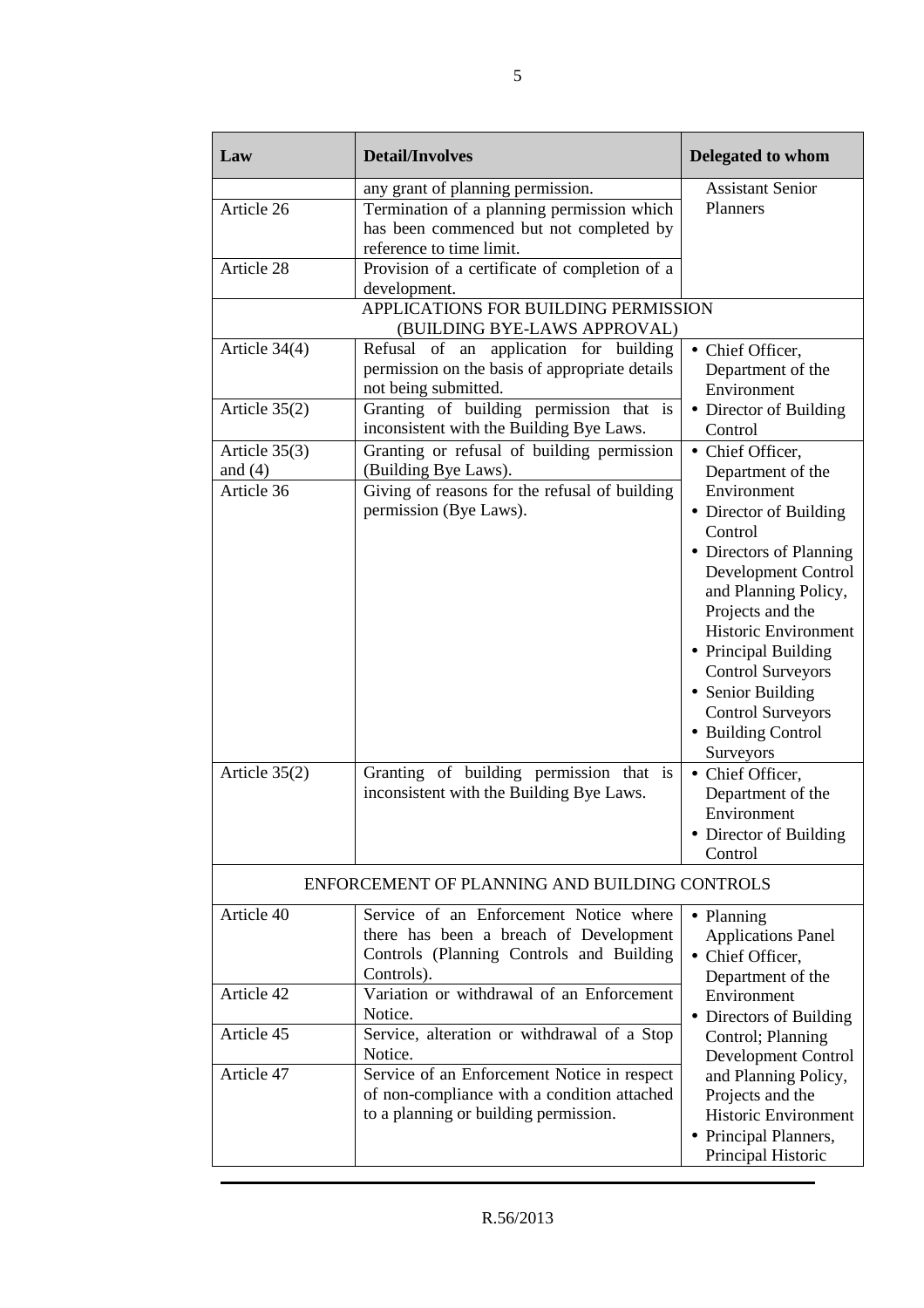| Law                      | <b>Detail/Involves</b>                                                                                                                                             | <b>Delegated to whom</b>                                                                                                                                                                                                                                                                                                                                                                                                                             |
|--------------------------|--------------------------------------------------------------------------------------------------------------------------------------------------------------------|------------------------------------------------------------------------------------------------------------------------------------------------------------------------------------------------------------------------------------------------------------------------------------------------------------------------------------------------------------------------------------------------------------------------------------------------------|
|                          |                                                                                                                                                                    | <b>Environment Officer</b><br>and Principal<br><b>Building Control</b><br>Surveyors<br>• Senior Planners and<br><b>Assistant Senior</b><br>Planners                                                                                                                                                                                                                                                                                                  |
|                          | <b>SITES OF SPECIAL INTEREST</b>                                                                                                                                   |                                                                                                                                                                                                                                                                                                                                                                                                                                                      |
| Article 51<br>Article 52 | Maintenance of a List of Sites of Special<br>Interest.<br>Adding or removing of a building or place                                                                | • Chief Officer,<br>Department of the<br>Environment                                                                                                                                                                                                                                                                                                                                                                                                 |
| Article 53               | on the List of Sites of Special Interest.<br>Provisional Listing of a building or place.                                                                           | • Directors of Planning<br>Development Control<br>and Policy, Projects<br>and the Historic<br>Environment<br>• Principal Planners,<br>Principal Historic<br><b>Environment Officer</b><br>• Director of<br>Environment/Deputy<br><b>Chief Officer</b><br>• Director of<br>Environmental<br>Management and<br><b>Rural Economy</b><br>• Principal Ecologist                                                                                           |
| Article $54(2)(a)$       | Grant of permission to carry out works to an<br>which,<br>whilst<br><b>SSI</b><br>not<br>amounting<br>to<br>development, would affect the character of<br>the SSI. | • Planning<br><b>Applications Panel</b><br>• Chief Officer,<br>Department of the<br>Environment<br>• Directors of Planning<br>Development Control<br>and Policy, Projects<br>and the Historic<br>Environment<br>• Principal Planners,<br>Principal Historic<br><b>Environment Officer</b><br>• Senior Planners and<br><b>Assistant Senior</b><br>Planners<br>• Director of<br>Environment/<br>Deputy Chief Officer<br>• Director of<br>Environmental |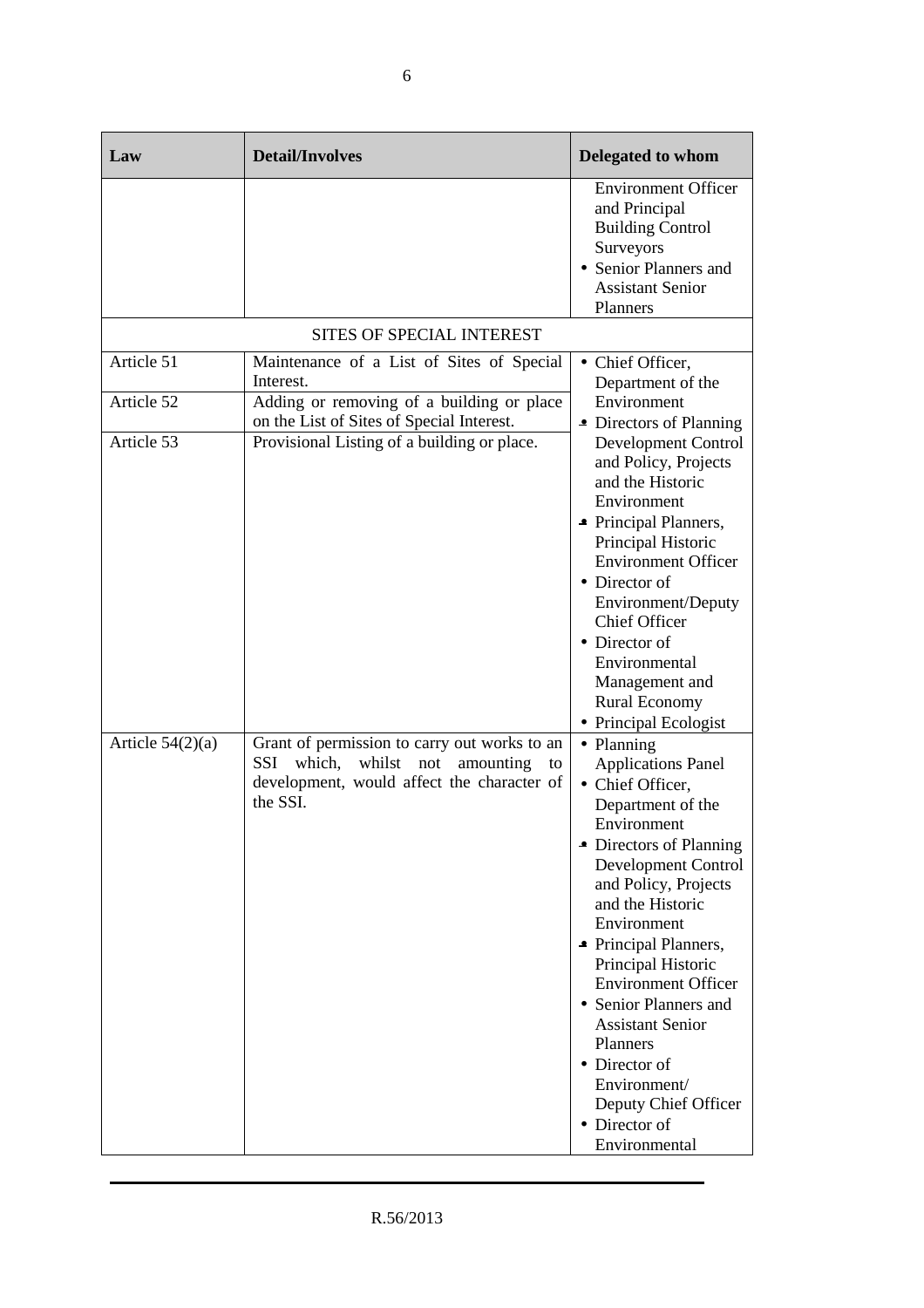| Law                                    | <b>Detail/Involves</b>                                                                                                                     | <b>Delegated to whom</b>                                                                                                                                                                                                                                                                                                                                       |
|----------------------------------------|--------------------------------------------------------------------------------------------------------------------------------------------|----------------------------------------------------------------------------------------------------------------------------------------------------------------------------------------------------------------------------------------------------------------------------------------------------------------------------------------------------------------|
|                                        |                                                                                                                                            | Management and<br><b>Rural Economy</b><br>• Principal Ecologist<br>• Senior Natural<br><b>Environment Officer</b>                                                                                                                                                                                                                                              |
| Article $55(3)$                        | This relates to allowing activities which are<br>restricted on SSIs.                                                                       | • Planning<br><b>Applications Panel</b><br>• Chief Officer,<br>Department of the<br>Environment                                                                                                                                                                                                                                                                |
|                                        |                                                                                                                                            | In relation to those<br>activities indicated in<br>Article $55(1)(a)$<br>and $(b)$ –<br>• Directors of Planning<br>Development Control<br>and Policy, Projects<br>and the Historic<br>Environment<br>• Principal Historic<br><b>Environment Officer</b>                                                                                                        |
|                                        |                                                                                                                                            | In relation to those<br>activities indicated in<br>Article $55(1)(c)$<br>(relating to those<br>activities stipulated in<br>Article $55(2)$ ) –<br>• Director of<br>Environment/<br>Deputy Chief Officer<br>• Director of<br>Environmental<br>Management and<br><b>Rural Economy</b><br>• Principal Ecologist<br>• Senior Natural<br><b>Environment Officer</b> |
|                                        | PROTECTED TREES                                                                                                                            |                                                                                                                                                                                                                                                                                                                                                                |
| Article 58<br>Article 59<br>Article 60 | Maintenance of a List of Protected Trees.<br>Adding or removing a tree on the List of<br>Protected Trees.<br>Provisional listing of trees. | • Planning<br><b>Applications Panel</b><br>• Chief Officer,<br>Department of the                                                                                                                                                                                                                                                                               |
| Article $61(1)(a)$                     | Grant of permission to carry out works to a<br>Protected Tree.                                                                             | Environment<br>• Directors of Planning<br>Development Control<br>and Policy, Projects                                                                                                                                                                                                                                                                          |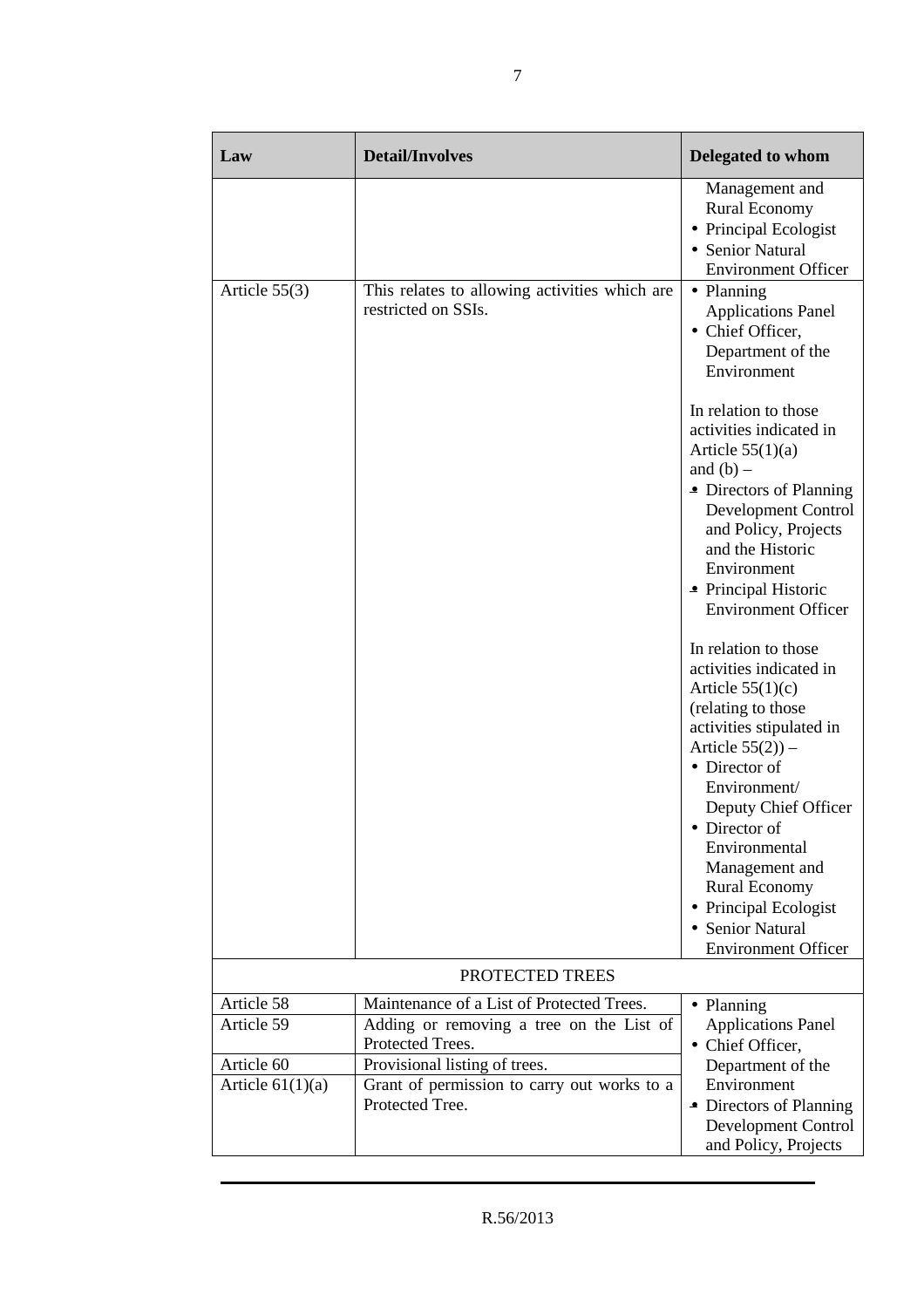| Law             | <b>Detail/Involves</b>                                                                                                   | Delegated to whom                                                                                                                                                                                                                                                                                                                          |
|-----------------|--------------------------------------------------------------------------------------------------------------------------|--------------------------------------------------------------------------------------------------------------------------------------------------------------------------------------------------------------------------------------------------------------------------------------------------------------------------------------------|
|                 |                                                                                                                          | and the Historic<br>Environment<br>• Principal Planners,<br>Principal Historic<br><b>Environment Officer</b><br>• Senior Planners and<br><b>Assistant Senior</b><br>Planners<br>• Director of<br>Environment/<br>Deputy Chief Officer<br>• Director of<br>Environmental<br>Management and<br><b>Rural Economy</b><br>• Principal Ecologist |
|                 | <b>DANGEROUS STRUCTURES</b>                                                                                              |                                                                                                                                                                                                                                                                                                                                            |
| Article 66      | Serving of a dangerous building notice.                                                                                  | • Chief Officer,                                                                                                                                                                                                                                                                                                                           |
| Article 68      | Variation or withdrawal of a dangerous<br>building notice.                                                               | Department of the<br>Environment                                                                                                                                                                                                                                                                                                           |
| Article 71      | Immediate action to ensure safety of a<br>building.<br>This includes powers of entry to carry out<br>any such works.     | • Directors of Planning<br>Development Control<br>and Policy, Projects<br>and the Historic<br>Environment and<br><b>Building Control</b><br>• Principal Building<br><b>Control Surveyors</b><br>• Senior Building<br><b>Control Surveyors</b><br>• Building Control<br>Surveyors                                                           |
|                 | PLANNING OBLIGATION AGREEMENTS                                                                                           |                                                                                                                                                                                                                                                                                                                                            |
| Article 25      | Entering into a Planning Obligation and<br>modifying or discharging all or part of the<br>obligations of that Agreement. | • Chief Officer,<br>Department of the<br>Environment<br>• Directors of Planning<br>and Development<br>Control and Planning<br>Policy, Projects and<br>the Historic<br>Environment                                                                                                                                                          |
| <b>CARAVANS</b> |                                                                                                                          |                                                                                                                                                                                                                                                                                                                                            |
| Article 99      | Permission to import a caravan, campervan<br>or any other vehicle with sleeping, etc.<br>accommodation                   | • Planning<br><b>Applications Panel</b><br>• Chief Officer,                                                                                                                                                                                                                                                                                |
| Article 101     | Attaching of conditions to the importation of                                                                            | Department of the                                                                                                                                                                                                                                                                                                                          |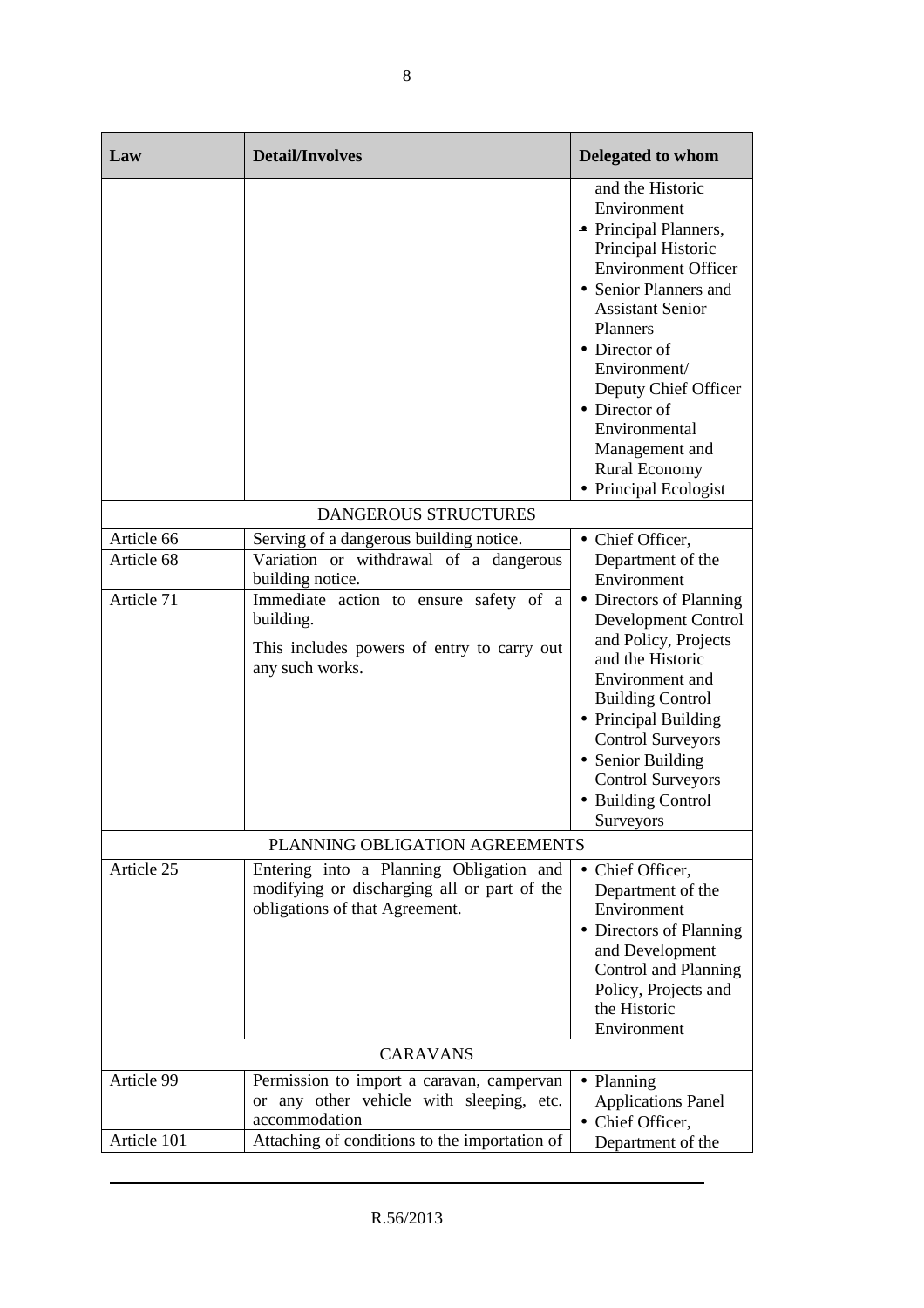| Law                                                                                 | <b>Detail/Involves</b>                                                                                                                                                                                                      | <b>Delegated to whom</b>                                                                                                                                                                                                                                                                                           |
|-------------------------------------------------------------------------------------|-----------------------------------------------------------------------------------------------------------------------------------------------------------------------------------------------------------------------------|--------------------------------------------------------------------------------------------------------------------------------------------------------------------------------------------------------------------------------------------------------------------------------------------------------------------|
|                                                                                     | a caravan, etc.                                                                                                                                                                                                             | Environment<br>• Directors of Planning<br>Development Control<br>and Policy, Projects<br>and the Historic<br>Environment<br>• Principal Planners<br>and Principal<br><b>Historic Environment</b><br>Officer<br>• Senior Planners and<br><b>Assistant Senior</b><br>Planners<br>• Enforcement Officers              |
|                                                                                     | ENVIRONMENTAL IMPACT ASSESSMENTS                                                                                                                                                                                            |                                                                                                                                                                                                                                                                                                                    |
|                                                                                     | Planning and Building (Environmental Impact) (Jersey) Order 2006                                                                                                                                                            |                                                                                                                                                                                                                                                                                                                    |
| Article 3<br>Article 4                                                              | Whether an environmental impact statement<br>is required.<br>What information (the Scope) should be                                                                                                                         | • Chief Officer,<br>Department of the<br>Environment                                                                                                                                                                                                                                                               |
|                                                                                     | provided in<br>environmental<br>impact<br>an<br>statement.                                                                                                                                                                  | • Directors of Planning<br>Development Control<br>and Planning Policy,<br>Projects and the<br><b>Historic Environment</b><br>• Principal Planners<br>Development Control                                                                                                                                           |
|                                                                                     | PUBLICITY FOR PLANNING APPLICATIONS                                                                                                                                                                                         |                                                                                                                                                                                                                                                                                                                    |
|                                                                                     | Planning and Building (Application Publication) (Jersey) Order 2006                                                                                                                                                         |                                                                                                                                                                                                                                                                                                                    |
| All of the powers<br>and<br>responsibilities<br>conferred on the<br>Minister        | relating to<br>Powers<br>the publicising<br>of<br>for<br>planning<br>applications<br>permission,<br>including extending the publicity period for<br>more than 21 days and re-advertising a<br>proposal.<br>PUBLIC INQUIRIES | • Chief Officer,<br>Department of the<br>Environment<br>Directors of Planning<br>Development Control<br>and Policy, Projects<br>and the Historic<br>Environment<br>• Principal Planners<br>and Principal<br><b>Historic Environment</b><br>Officer<br>• Senior Planners and<br><b>Assistant Senior</b><br>Planners |
| (FOR INFORMATION)                                                                   |                                                                                                                                                                                                                             |                                                                                                                                                                                                                                                                                                                    |
| Planning and Building (Public Inquiries) (Jersey) Order 2008<br>No powers delegated |                                                                                                                                                                                                                             |                                                                                                                                                                                                                                                                                                                    |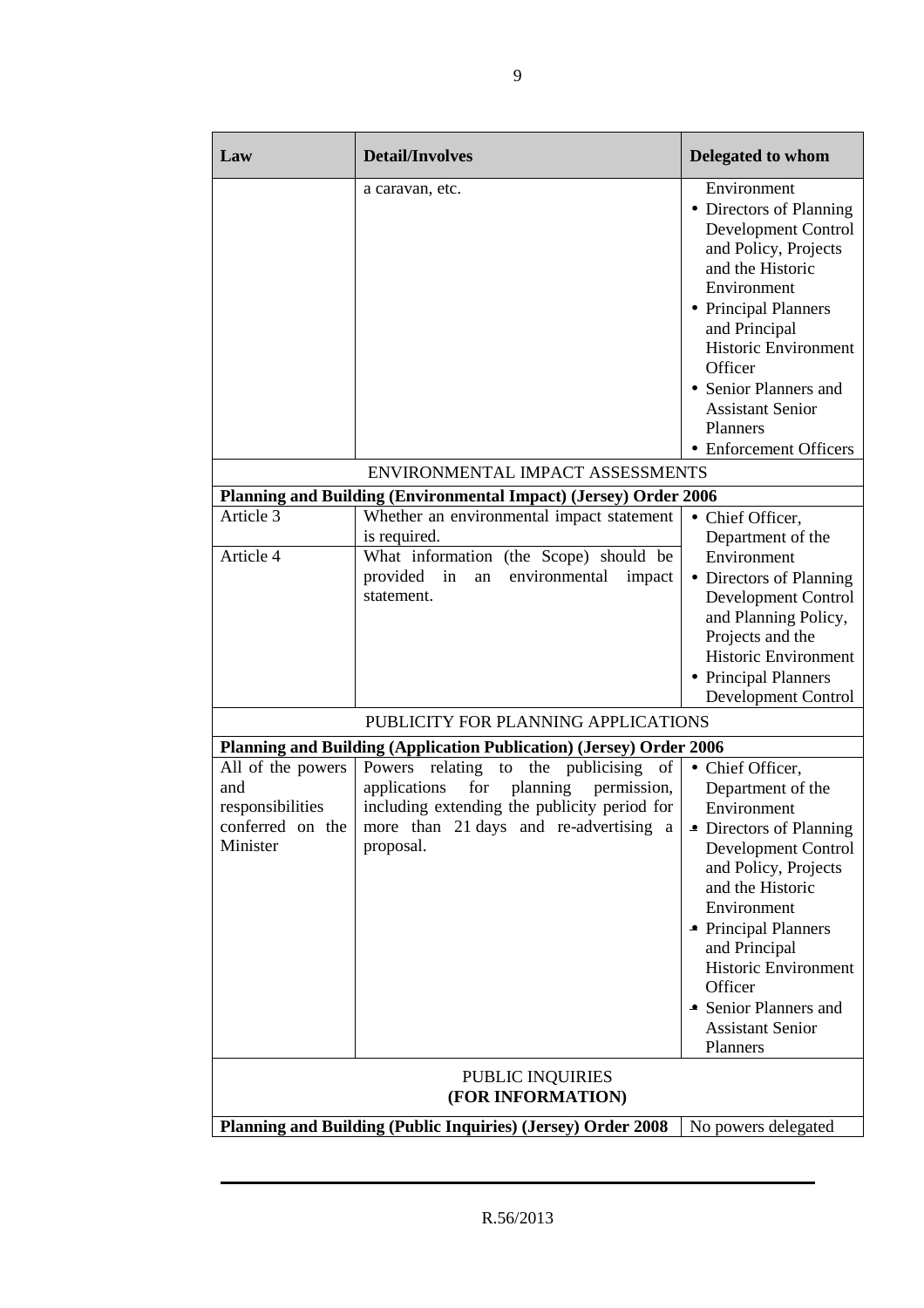| Law                                                                                                                                                                                                                                                                   | <b>Detail/Involves</b>                                                                                                                                                   | Delegated to whom                                                                                                                                                                                                                                                                                                                                               |
|-----------------------------------------------------------------------------------------------------------------------------------------------------------------------------------------------------------------------------------------------------------------------|--------------------------------------------------------------------------------------------------------------------------------------------------------------------------|-----------------------------------------------------------------------------------------------------------------------------------------------------------------------------------------------------------------------------------------------------------------------------------------------------------------------------------------------------------------|
| <b>MOVEABLE STRUCTURES</b>                                                                                                                                                                                                                                            |                                                                                                                                                                          |                                                                                                                                                                                                                                                                                                                                                                 |
|                                                                                                                                                                                                                                                                       | Planning and Building (Moveable Structures) (Jersey) Order 2006<br>(under Article 81 of the Planning and Building (Jersey) Law 2002)                                     |                                                                                                                                                                                                                                                                                                                                                                 |
| All the functions<br>conferred upon or<br>vested in the<br>Minister                                                                                                                                                                                                   | Grant of permission for a moveable structure<br>(as defined by the Order) attachment of<br>conditions on a grant of permission and<br>allowing retrospective permission. | • Chief Officer,<br>Department of the<br>Environment<br>• Directors of Planning<br>Development Control<br>and Policy, Projects<br>and the Historic<br>Environment<br>• Principal Planners<br>and Principal<br><b>Historic Environment</b><br>Officer<br>• Senior Planners and<br><b>Assistant Senior</b><br>Planners                                            |
|                                                                                                                                                                                                                                                                       | <b>CONTROL OF ADVERTISEMENTS</b>                                                                                                                                         |                                                                                                                                                                                                                                                                                                                                                                 |
|                                                                                                                                                                                                                                                                       | Planning and Building (Display of Advertisements) (Jersey) Order 2006<br>(under Article 76 of the Planning and Building (Jersey) Law 2002)                               |                                                                                                                                                                                                                                                                                                                                                                 |
| All the functions<br>conferred upon or<br>vested<br>in<br>the<br>Minister                                                                                                                                                                                             | Grant of permission for an advertisement,<br>attachment of conditions on a grant of<br>permission<br>allowing<br>retrospective<br>and<br>permission.                     | • Planning<br><b>Applications Panel</b><br>• Chief Officer,<br>Department of the<br>Environment<br>• Directors of Planning<br>Development Control<br>and Policy, Projects<br>and the Historic<br>Environment<br>• Principal Planners<br>and Principal<br><b>Historic Environment</b><br>Officer<br>• Senior Planners and<br><b>Assistant Senior</b><br>Planners |
| <b>HIGH HEDGES</b>                                                                                                                                                                                                                                                    |                                                                                                                                                                          |                                                                                                                                                                                                                                                                                                                                                                 |
| <b>High Hedges (Jersey) Law 2008</b><br>By virtue of the power conferred on him by Article 28(1) of the States of Jersey Law 2005<br>and subject to the conditions set out below, the Minister has delegated the functions<br>conferred upon or vested in him under - |                                                                                                                                                                          |                                                                                                                                                                                                                                                                                                                                                                 |
| Article 6                                                                                                                                                                                                                                                             | Determining whether a complainant has<br>taken steps to resolve the situation, whether<br>the complaint is frivolous or vexatious, or                                    | • Chief Officer,<br>Department of the                                                                                                                                                                                                                                                                                                                           |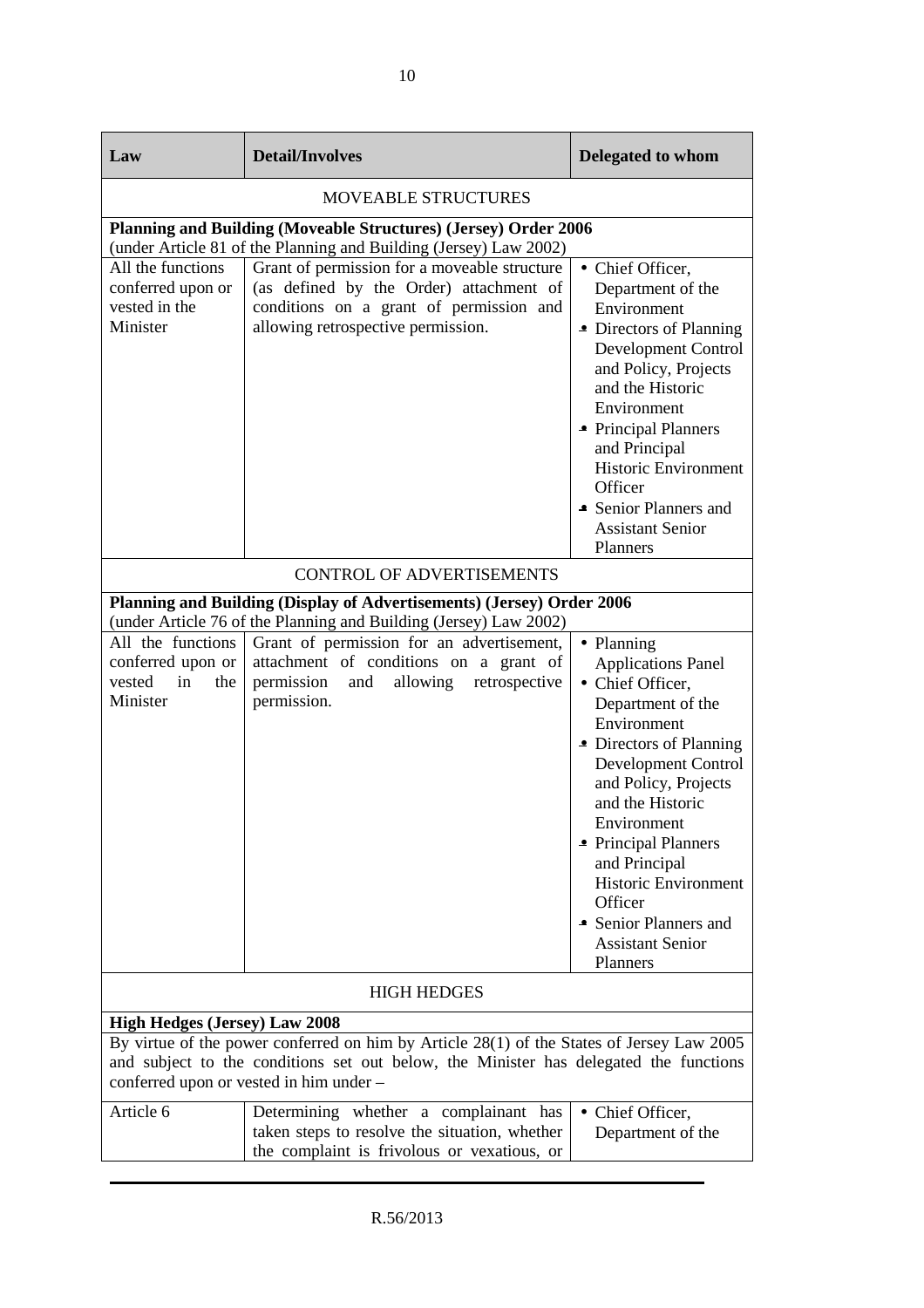| Law       | <b>Detail/Involves</b>                                                                                                                          | Delegated to whom                                                                                          |
|-----------|-------------------------------------------------------------------------------------------------------------------------------------------------|------------------------------------------------------------------------------------------------------------|
|           | whether the complaint is justified.                                                                                                             | Environment                                                                                                |
| Article 7 | Issuing of a Remedial Notice provided that<br>the owner of the hedge has not made any<br>representation in connection with<br>the<br>complaint. | • Directors of Planning<br>Development Control<br>and Policy, Projects<br>and the Historic                 |
| Article 9 | Withdrawal of a Remedial Notice and<br>issuing of an amended Notice if appropriate.                                                             | Environment<br>• Principal Planners<br>• Senior Planners and<br><b>Assistant Senior</b><br><b>Planners</b> |

|    | The conditions                                                                                                                                                                                                                                                                                                                                                                                                                                                                                            |  |  |
|----|-----------------------------------------------------------------------------------------------------------------------------------------------------------------------------------------------------------------------------------------------------------------------------------------------------------------------------------------------------------------------------------------------------------------------------------------------------------------------------------------------------------|--|--|
| 1. | Authorized Officers refer to those Officers indicated in the table above.                                                                                                                                                                                                                                                                                                                                                                                                                                 |  |  |
| 2. | Proposals which, if approved, would involve a departure from the Island Plan, any<br>guidelines or policies published in accordance with Article 6 of the Planning and<br>Building (Jersey) Law 2002, or any other approved planning policy or Ministerial<br>Guidance may only be considered by the Planning Applications Panel (PAP) and<br>nominated Authorized Officers and where, in their opinion, there are good grounds to<br>consider approving the application, it may grant such a permission. |  |  |
| 3. | Where the Planning Applications Panel is minded to reach a decision on an application<br>which is fundamentally contrary to the Department's recommendation, the decision will<br>not be taken at that meeting, but referred to the Minister, who may seek further<br>information, issue advice to the Panel, or decide the application him/herself (under<br>Ministerial Decision MD-PE-2006-0012).                                                                                                      |  |  |
| 4. | Neither the Planning Applications Panel, nor any Authorized Officer, will make any<br>decision or otherwise exercise any function in any case in which the Minister has given<br>notice that he wishes to make the decision or exercise the function himself. Such<br>indication may be given at any stage prior to the making of the decision or exercise of<br>the function in pursuance of the delegated powers.                                                                                       |  |  |
| 5. | Where it is considered beneficial, the Minister may sit with the Planning Applications<br>Panel.                                                                                                                                                                                                                                                                                                                                                                                                          |  |  |
| 6. | In relation to all powers indicated above – save for those in relation to the Building Bye-<br>Laws, Dangerous Structures and Caravans - all decisions made by an Authorized<br>Officer will be made on the basis of a recommendation from another Officer. Any such<br>recommendation shall be made in writing and must identify all the material<br>considerations relevant to the decision to be taken or the action to be taken.                                                                      |  |  |
| 7. | In considering applications for planning permission, Authorized Officers may determine<br>applications where representations have been received, where those representations have<br>been accommodated by revisions to the application or by the imposition of relevant<br>conditions.                                                                                                                                                                                                                    |  |  |
| 8. | In considering applications for planning permission, Authorized Officers may determine<br>applications where representations have been received from 3 or less individuals, where<br>each individual appears to be from a separate address - when the representations are<br>contrary to the recommendation.                                                                                                                                                                                              |  |  |
| 9. | In deciding whether to include a building or place on a List of Sites of Special Interest,<br>Authorized Officers may take a decision when representations have been received in<br>connection with the process but where those representations are not material in<br>considering whether to include the building or place on any List.                                                                                                                                                                  |  |  |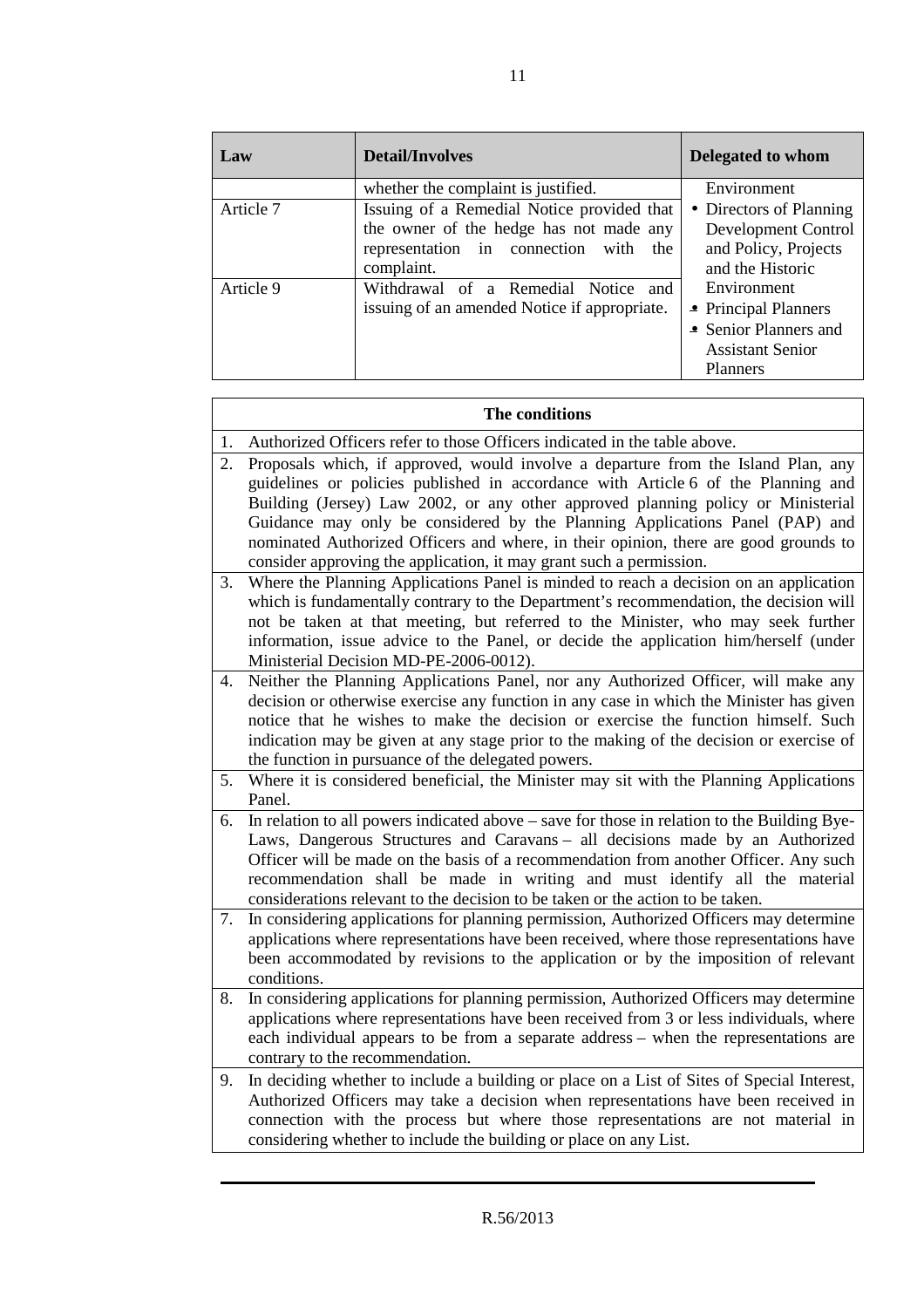- 11. In deciding an application and any requirement for remedial action in connection with a submission under the High Hedges (Jersey) Law 2008, Authorized Officers may only make a decision when representations have not been received from the owner of the hedge that is the subject of the application.
- **NOTE** the Planning Applications Panel do not have any powers to determine High Hedges applications, as neither the States of Jersey Law 2005 nor the High Hedges (Jersey) Law 2008 allow for such a delegation.

| 3.                               | By virtue of the power conferred on him by Article 28(1) of the States of |  |
|----------------------------------|---------------------------------------------------------------------------|--|
|                                  | Jersey Law 2005, the Minister has delegated the following functions       |  |
| conferred upon or vested in him: |                                                                           |  |

| Legislation                                                                                                                                                                                                                                                                                                  | <b>Detail/Involves</b>                                                                                                                                                                                                                                                                                                                                                                                                                                                                                                                                                                                          | Delegated to whom                                                                                                                                                                                                                                                                                                                           |
|--------------------------------------------------------------------------------------------------------------------------------------------------------------------------------------------------------------------------------------------------------------------------------------------------------------|-----------------------------------------------------------------------------------------------------------------------------------------------------------------------------------------------------------------------------------------------------------------------------------------------------------------------------------------------------------------------------------------------------------------------------------------------------------------------------------------------------------------------------------------------------------------------------------------------------------------|---------------------------------------------------------------------------------------------------------------------------------------------------------------------------------------------------------------------------------------------------------------------------------------------------------------------------------------------|
| <b>Animal Welfare</b><br>(Jersey) Law 2004<br>Subordinate<br>Animal Welfare<br>$\bullet$<br>(Temporary<br>Licensing<br>Exemptions)<br>(Jersey) Order<br>2007<br>Animal Welfare<br>$\bullet$<br>(Licence Fee)<br>(Jersey) Order<br>2008<br>Animal Welfare<br>$\bullet$<br>(Poisons)<br>(Jersey) Order<br>2007 | • A Law to consolidate and revise<br>the laws promoting the welfare of<br>animals and the prevention of<br>suffering by animals, to regulate the<br>keeping and use of animals, and for<br>connected purposes.<br>• The Law defines the Veterinary<br>Officer according to the definition<br>given under the Diseases of<br>Animals (Jersey) Law 1956. The<br>Appointed Veterinary Officer (or<br>their appointed Deputy under<br>Part 2, Article 2 of the 1956 Law)<br>has delegated powers under all<br>Orders and is empowered to<br>perform all duties relating to<br>veterinary matters (Articles 2 to 7). | <b>Assistant Minister</b><br>Director of Environment/<br>Deputy Chief Officer<br>Principal Ecologist<br>$\bullet$<br>For the purposes of<br>administration, inspection<br>and enforcement:<br><b>States Veterinary</b><br>Assistant<br><b>Standby Officers</b><br>٠<br>Head of Agricultural<br>Inspection<br><b>Agricultural Inspectors</b> |
|                                                                                                                                                                                                                                                                                                              | • Additional delegated powers are<br>requested for appointment; as<br>Inspector is required, in accordance<br>with Article 22, to carry out<br>licensing visits or enter premises<br>licensed in accordance with<br>Articles 14 or 15 of the Law.<br>The Animal Welfare (Jersey) Law<br>2004 to restrict the powers of an<br>inspector appointed under<br>Article 22, prohibiting them from<br>exercising functions in relation to<br>licensing if the licensed activity is<br>also undertaken by the inspector or<br>his/her employers.                                                                        |                                                                                                                                                                                                                                                                                                                                             |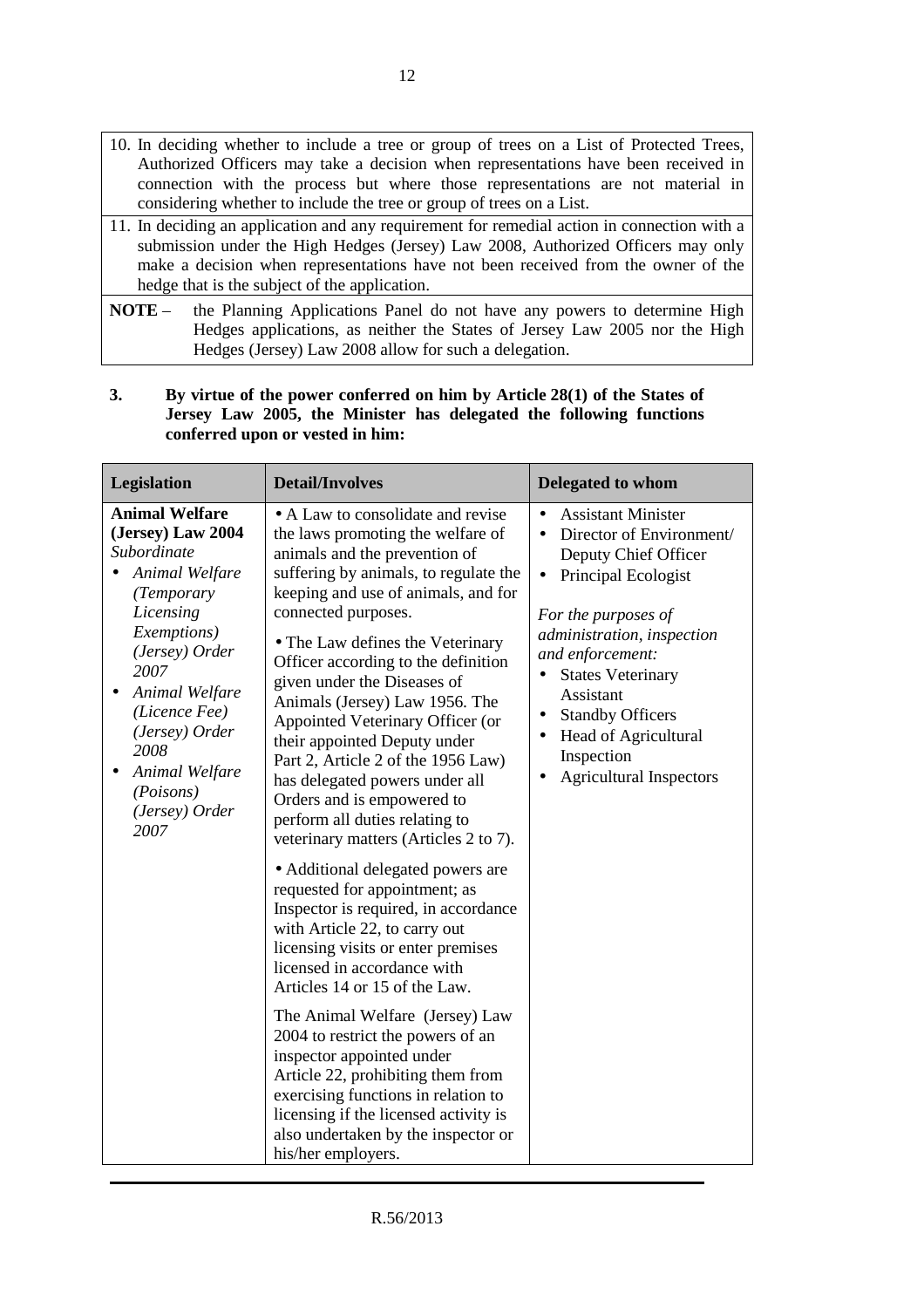| Legislation                                                                                                                                                                                                                                                                                                                                                        | <b>Detail/Involves</b>                                                                                                                                                                                                                                                                                                                                                                                                                                                                                                                                                                                                                              | <b>Delegated to whom</b>                                                                                                                                                                                                                                                                                                                                                                                                                                                                                                                                                                                                                                    |
|--------------------------------------------------------------------------------------------------------------------------------------------------------------------------------------------------------------------------------------------------------------------------------------------------------------------------------------------------------------------|-----------------------------------------------------------------------------------------------------------------------------------------------------------------------------------------------------------------------------------------------------------------------------------------------------------------------------------------------------------------------------------------------------------------------------------------------------------------------------------------------------------------------------------------------------------------------------------------------------------------------------------------------------|-------------------------------------------------------------------------------------------------------------------------------------------------------------------------------------------------------------------------------------------------------------------------------------------------------------------------------------------------------------------------------------------------------------------------------------------------------------------------------------------------------------------------------------------------------------------------------------------------------------------------------------------------------------|
| <b>Agricultural Land</b><br>(Control of Sales<br>and Leases)<br>(Jersey) Law 1974                                                                                                                                                                                                                                                                                  | • A Law to control sales and leases<br>of agricultural land.<br>Delegated powers are requested<br>$under -$<br>• Article $2$ – The issuing of<br>consents and permissions on<br>agricultural land at the point of sale<br>or leases using longstanding terms<br>of reference. Decisions not within<br>the terms of reference are referred<br>to the Minister.                                                                                                                                                                                                                                                                                       | <b>Assistant Minister</b><br>$\bullet$<br>Chief Officer,<br>$\bullet$<br>Department of the<br>Environment<br>Director of Environment/<br>Deputy Chief Officer<br>Director of Environmental<br>$\bullet$<br>Management and Rural<br>Economy<br>Land and Horticultural<br>$\bullet$<br>Development Manager<br>Land Controls and<br>$\bullet$<br><b>Planning Officer</b><br>Projects and Compliance<br>$\bullet$<br>Officer (for monitoring                                                                                                                                                                                                                    |
| <b>Agricultural</b><br><b>Marketing (Jersey)</b><br><b>Law 1953</b><br>Subordinate<br>Export of<br>Agricultural<br>Produce (Jersey)<br>Order 1972<br>Potatoes<br>(Precautions)<br>against Blight)<br>(Jersey) Order<br>1961<br>Export of<br>Flowers (Jersey)<br>Order 1972<br><b>Animals (Trapping)</b><br>(Jersey) Law 1961<br>Subordinate<br><b>Spring Traps</b> | • A Law to provide for the control<br>of the marketing of agricultural<br>produce by control of production<br>and by other means, to empower<br>the States to approve schemes for<br>this purpose and to provide for<br>other matters incidental thereto.<br>• Delegated powers are requested<br>for the administration, inspection<br>and enforcement for the 3 pieces of<br>subordinate legislation to ensure<br>that export produce adheres to<br>certain standards and that crops are<br>disease-free. This allows Jersey to<br>trade with Europe.<br>• A Law to define approved traps<br>and to regulate and enforce their<br>appropriate use. | and enforcement)<br><b>Assistant Minister</b><br>$\bullet$<br>Chief Officer, Department<br>$\bullet$<br>of the Environment<br>Director of Environment/<br>$\bullet$<br>Deputy Chief Officer<br><b>Assistant Director -</b><br>$\bullet$<br><b>Environmental Protection</b><br>Director of Environmental<br>Management and Rural<br>Economy<br>For the purposes of<br>administration, inspection<br>and enforcement:<br>Head of Agricultural<br>$\bullet$<br>Inspection<br><b>Agricultural Inspectors</b><br><b>Assistant Minister</b><br>$\bullet$<br>Chief Officer, Department<br>$\bullet$<br>of the Environment<br>Director of Environment/<br>$\bullet$ |
| (Approval)<br>(Jersey) Order<br>1996<br><b>Small Ground</b><br>Vermin Traps<br>(Jersey) Order<br>1961<br><b>Artificial</b>                                                                                                                                                                                                                                         |                                                                                                                                                                                                                                                                                                                                                                                                                                                                                                                                                                                                                                                     | Deputy Chief Officer<br>Principal Ecologist<br><b>States Veterinary Officer</b>                                                                                                                                                                                                                                                                                                                                                                                                                                                                                                                                                                             |
| <b>Insemination of</b><br><b>Domestic Animals</b><br>(Jersey) Law 1952<br>Subordinate                                                                                                                                                                                                                                                                              | • Licences to those wishing to<br>collect, store, distribute or sell the<br>semen from any male domestic<br>animal (Article 2).<br>• Licences to persons wishing to                                                                                                                                                                                                                                                                                                                                                                                                                                                                                 | <b>Assistant Minister</b><br>$\bullet$<br>Chief Officer, Department<br>$\bullet$<br>of the Environment<br>Director of Environment/<br>$\bullet$<br>Deputy Chief Officer                                                                                                                                                                                                                                                                                                                                                                                                                                                                                     |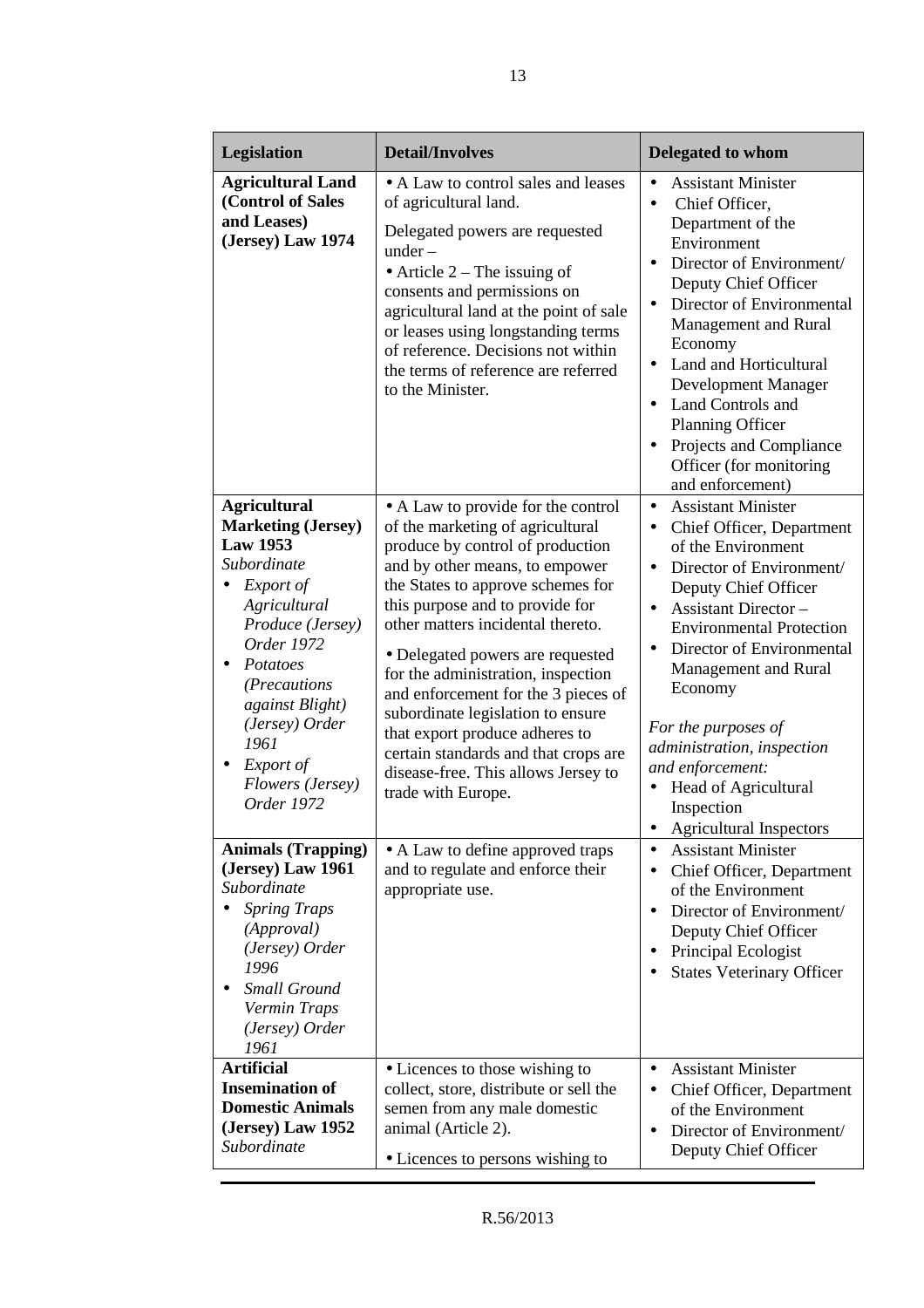| Legislation                                                                                                                                                                                                                | <b>Detail/Involves</b>                                                                                                                                                                                                                                                                                                                                                                                                                                                                                                                                                                                                                                                                                                                                                                                                                                                                                                                                                                                                                                                                                                                                                                         | Delegated to whom                                                                                                                                                                                                                                                                                                                                              |
|----------------------------------------------------------------------------------------------------------------------------------------------------------------------------------------------------------------------------|------------------------------------------------------------------------------------------------------------------------------------------------------------------------------------------------------------------------------------------------------------------------------------------------------------------------------------------------------------------------------------------------------------------------------------------------------------------------------------------------------------------------------------------------------------------------------------------------------------------------------------------------------------------------------------------------------------------------------------------------------------------------------------------------------------------------------------------------------------------------------------------------------------------------------------------------------------------------------------------------------------------------------------------------------------------------------------------------------------------------------------------------------------------------------------------------|----------------------------------------------------------------------------------------------------------------------------------------------------------------------------------------------------------------------------------------------------------------------------------------------------------------------------------------------------------------|
| Artificial<br>Insemination of<br>Domestic<br>Animals (Jersey)<br><b>Order 2008</b><br>Artificial<br>$\bullet$<br>Insemination of<br>Domestic<br>Animals (Bovine<br>Semen) (Jersey)<br>Order 2008<br><b>Conservation of</b> | import (other than cattle) or export<br>the embryos, ova or semen of<br>domestic animals and to export<br>(including cattle) as above<br>(Article 3).<br>• A Law to protect scheduled wild                                                                                                                                                                                                                                                                                                                                                                                                                                                                                                                                                                                                                                                                                                                                                                                                                                                                                                                                                                                                     | <b>States Veterinary Officer</b><br>For the purposes of<br>enforcement/inspection:<br><b>States Veterinary</b><br>$\bullet$<br>Assistant<br><b>Head of Agricultural</b><br>$\bullet$<br>Inspection<br><b>Agricultural Inspectors</b><br>$\bullet$<br><b>Assistant Minister</b><br>$\bullet$                                                                    |
| <b>Wildlife (Jersey)</b><br><b>Law 2000</b>                                                                                                                                                                                | animals and birds and their nest or<br>dens from death, damage or<br>disturbance.<br>Article 16 allows for the licensing<br>of normally prohibited activities<br>under Articles 6, 8, 9, 10, 11<br>and 15.<br>Prohibitions:<br>$\bullet$ 6 – Relating to dens and nests,<br>etc. of protected wild animals and<br>protected wild birds<br>$\bullet$ 8 – Keeping, etc. of protected<br>wild animals and protected wild<br>birds<br>$\bullet$ 9 – Certain methods of killing or<br>taking wild birds<br>$\bullet$ 10 – Certain methods of killing or<br>taking wild animals (no licences<br>have ever been issued for 9 and 10)<br>$\bullet$ 11 – Export of certain reptiles and<br>amphibians<br>• 15 – Release, etc. of imported<br>species (specifically includes<br>pheasants and partridges)<br>Licences may only be issued if the<br>thing to be done is for scientific,<br>research or educational purposes<br>(e.g. ringing, marking, tracking);<br>preserving public health or public<br>or air safety; the re-introduction of<br>a species, the purpose of<br>conservation or the prevention of<br>the spread of diseases, preventing<br>serious damage to livestock and<br>crops, AND | Chief Officer, Department<br>$\bullet$<br>of the Environment<br>Director of Environment/<br>$\bullet$<br>Deputy Chief Officer<br>Director of Environmental<br>$\bullet$<br>Management and Rural<br>Economy<br>Principal Ecologist<br>٠<br>For the purposes of<br>enforcement:<br><b>Natural Environment</b><br>$\bullet$<br>Officer<br>Research Ecologist<br>٠ |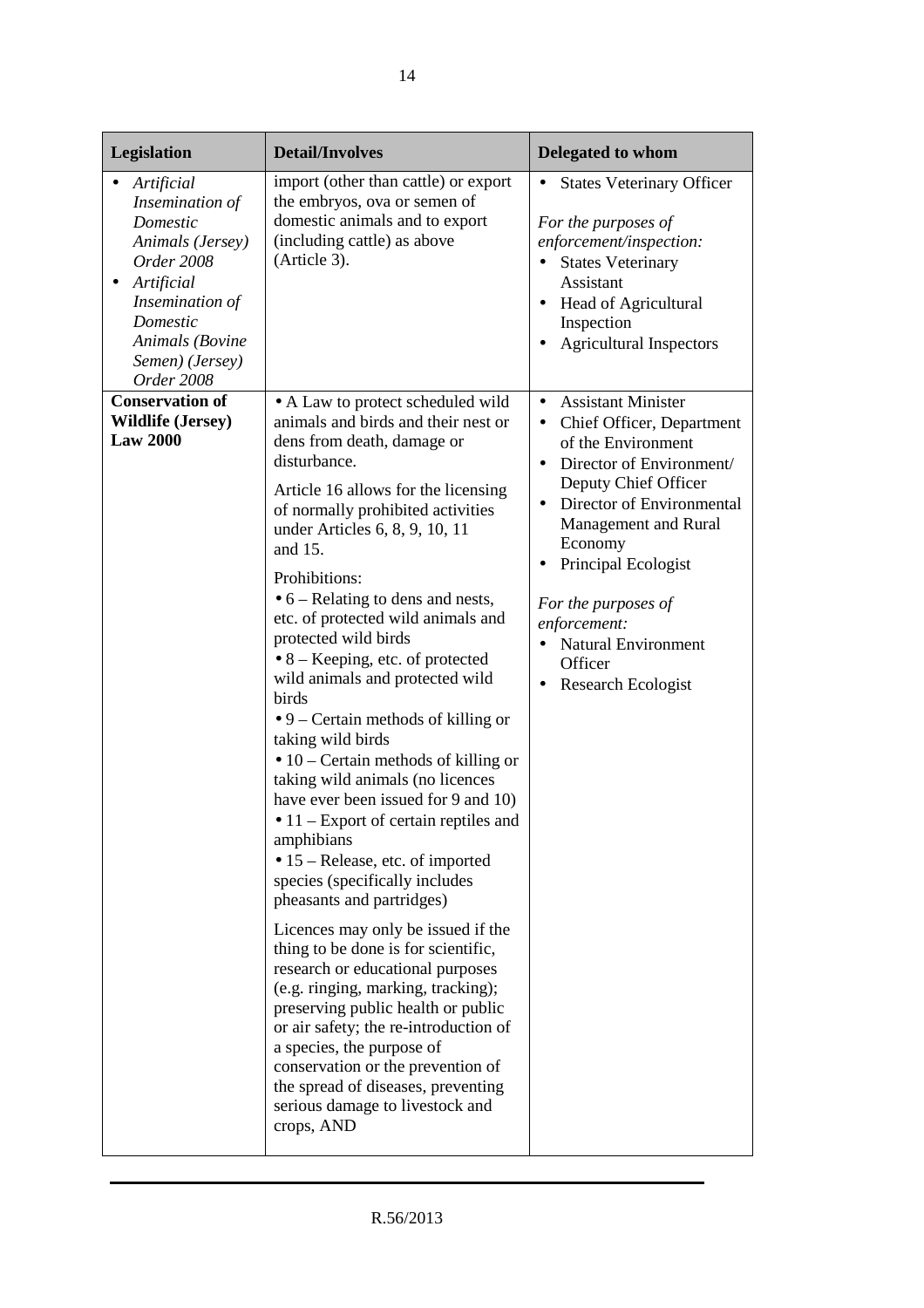| Legislation                                                                                                                                                                                                                                                          | <b>Detail/Involves</b>                                                                                                                                                                                                                                                    | <b>Delegated to whom</b>                                                                                                                                                                                                                                                                                                                                                                                                         |
|----------------------------------------------------------------------------------------------------------------------------------------------------------------------------------------------------------------------------------------------------------------------|---------------------------------------------------------------------------------------------------------------------------------------------------------------------------------------------------------------------------------------------------------------------------|----------------------------------------------------------------------------------------------------------------------------------------------------------------------------------------------------------------------------------------------------------------------------------------------------------------------------------------------------------------------------------------------------------------------------------|
|                                                                                                                                                                                                                                                                      | 'there is no other satisfactory<br>solution and that anything<br>authorized by the licence will<br>not be detrimental to the<br>survival of the population<br>concerned'.                                                                                                 |                                                                                                                                                                                                                                                                                                                                                                                                                                  |
|                                                                                                                                                                                                                                                                      | · Delegated powers are also<br>required under Article 18 for<br>enforcement activities (Article 18)                                                                                                                                                                       |                                                                                                                                                                                                                                                                                                                                                                                                                                  |
| <b>Dangerous Wild</b><br><b>Animals (Jersey)</b><br><b>Law 1999</b>                                                                                                                                                                                                  | This Law provides a licensing<br>requirement to keep a scheduled<br>animal (Article 3).<br>• Administration of this Law is<br>delegated to the States Veterinary<br>Officer who will seek advice at<br>his/her discretion.                                                | <b>Assistant Minister</b><br>$\bullet$<br>Chief Officer, Department<br>of the Environment<br>Director of Environment/<br>$\bullet$<br>Deputy Chief Officer<br><b>States Veterinary Officer</b><br>$\bullet$                                                                                                                                                                                                                      |
|                                                                                                                                                                                                                                                                      | ( <i>Note:</i> Only one licence has been<br>issued under the Law.)                                                                                                                                                                                                        | For the purposes of<br>enforcement/inspection:<br><b>States Veterinary</b><br>$\bullet$<br>Assistant<br>Head of Agricultural<br>$\bullet$<br>Inspection<br><b>Agricultural Inspectors</b><br>$\bullet$                                                                                                                                                                                                                           |
| <b>Diseases of Animals</b><br>(Jersey) Law 1956<br>Subordinate<br>Diseases of<br>Animals<br>(Approved<br>Disinfectants)<br>(Jersey) Order                                                                                                                            | • The Appointed Veterinary Officer<br>(under Part 2, Article 2 of the Law)<br>has delegated powers under all<br>Orders and is empowered to<br>perform all duties relating to<br>veterinary matters (Articles 2 to 7).<br>• Licences are issued under<br>delegated powers. | <b>Assistant Minister</b><br>$\bullet$<br>Chief Officer, Department<br>$\bullet$<br>of the Environment<br>Director of Environment/<br>$\bullet$<br>Deputy Chief Officer<br>Director of Environmental<br>$\bullet$<br>Management and Rural<br>Economy                                                                                                                                                                             |
| 1958<br>Diseases of<br><b>Animals</b><br>(Importation of<br>Live Fish)<br>(Jersey) Order<br>1984<br>Importation of<br>Equine Animals<br>(Jersey) Order<br>1958<br>Importation of<br>Equine Animals<br>(African Horse<br>Sickness)<br>(Prohibition)<br>(Jersey) Order | • The Minister is advised of the<br>outbreak of any notifiable disease.                                                                                                                                                                                                   | For the purposes of<br>enforcement/inspection to<br>report information to SVO:<br><b>States Veterinary</b><br>Assistant<br>Head of Agricultural<br>Inspection<br><b>Agricultural Inspectors</b><br>$\bullet$<br><b>Standby Officers</b><br><b>Assistant Director -</b><br><b>Environmental Protection</b><br>Dairy and Livestock<br>$\bullet$<br>Adviser<br>Horticultural Adviser<br>Principal Ecologist<br>Head of Plant Health |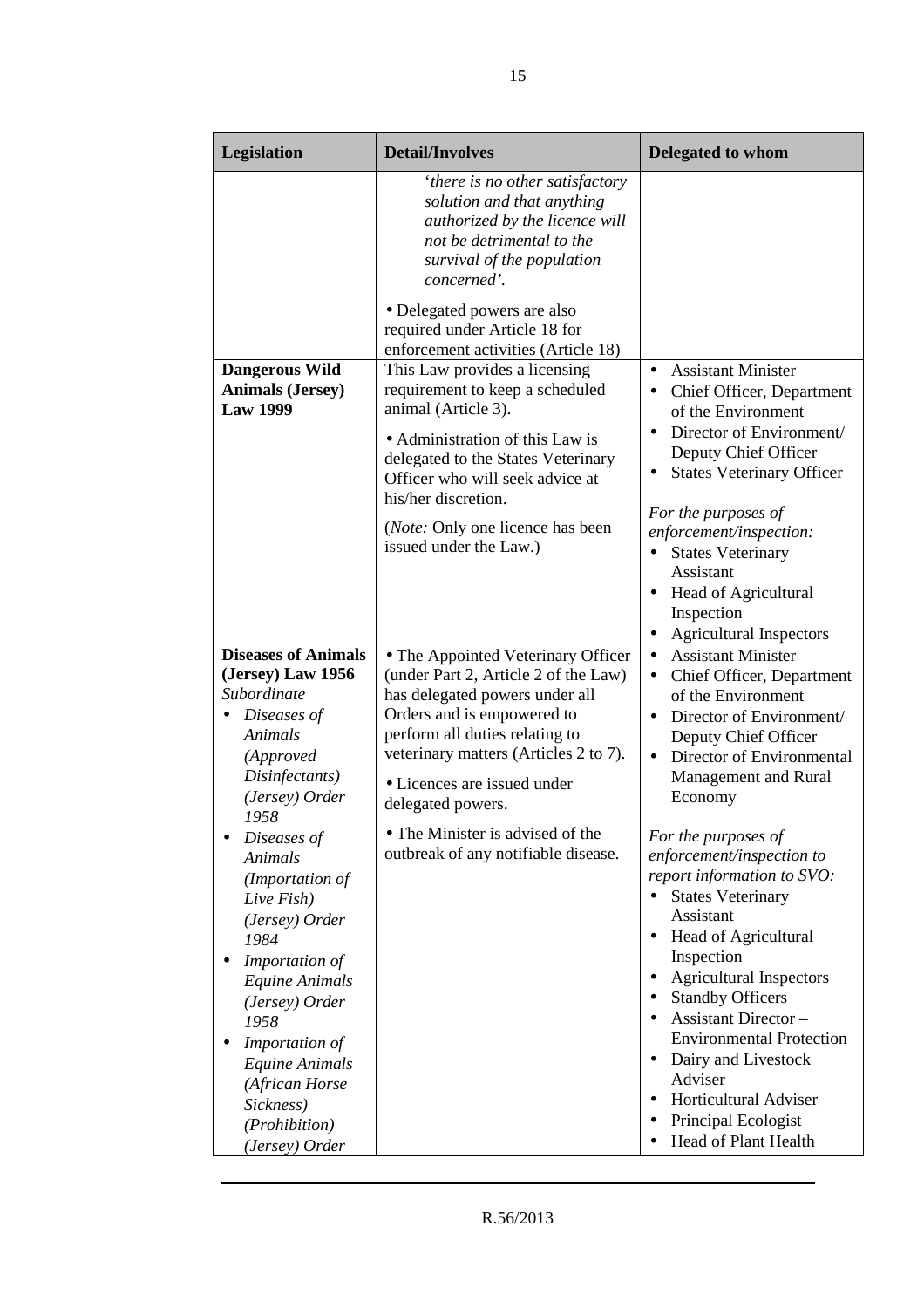| <b>Legislation</b>       | <b>Detail/Involves</b> | Delegated to whom                      |
|--------------------------|------------------------|----------------------------------------|
| 1961                     |                        | <b>Laboratory Manager</b><br>$\bullet$ |
| Diseases of<br>$\bullet$ |                        |                                        |
| Animals                  |                        |                                        |
| (Miscellaneous           |                        |                                        |
| Provisions)              |                        |                                        |
| (Jersey) Order           |                        |                                        |
| 1958                     |                        |                                        |
| Diseases of<br>$\bullet$ |                        |                                        |
| Animals (Waste           |                        |                                        |
| Foods) (Jersey)          |                        |                                        |
| Order 1958               |                        |                                        |
| Diseases of<br>$\bullet$ |                        |                                        |
| Animals (Welfare         |                        |                                        |
| in Transit)              |                        |                                        |
| (Jersey) Order           |                        |                                        |
| 2001                     |                        |                                        |
| Diseases of<br>$\bullet$ |                        |                                        |
| Animals (Pigs,           |                        |                                        |
| Goats and Sheep          |                        |                                        |
| Registration,            |                        |                                        |
| Identification and       |                        |                                        |
| Movement)                |                        |                                        |
| (Jersey) Order           |                        |                                        |
| 2007                     |                        |                                        |
| Diseases of<br>$\bullet$ |                        |                                        |
| Animals (Rabies)         |                        |                                        |
| (Importation of          |                        |                                        |
| Mammals)                 |                        |                                        |
| (Jersey) Order           |                        |                                        |
| 2011                     |                        |                                        |
| Diseases of              |                        |                                        |
| Animals (Non-            |                        |                                        |
| Rabies)                  |                        |                                        |
| (Importation of          |                        |                                        |
| Mammals)                 |                        |                                        |
| (Jersey) Order           |                        |                                        |
| 2011                     |                        |                                        |
| Diseases of<br>$\bullet$ |                        |                                        |
| Animals                  |                        |                                        |
| (Importation of          |                        |                                        |
| <b>Miscellaneous</b>     |                        |                                        |
| Goods and                |                        |                                        |
| Animals) (Jersey)        |                        |                                        |
| Order 2012               |                        |                                        |
| Diseases of<br>$\bullet$ |                        |                                        |
| Animals (Bees)           |                        |                                        |
| (Jersey) Order           |                        |                                        |
| 2013                     |                        |                                        |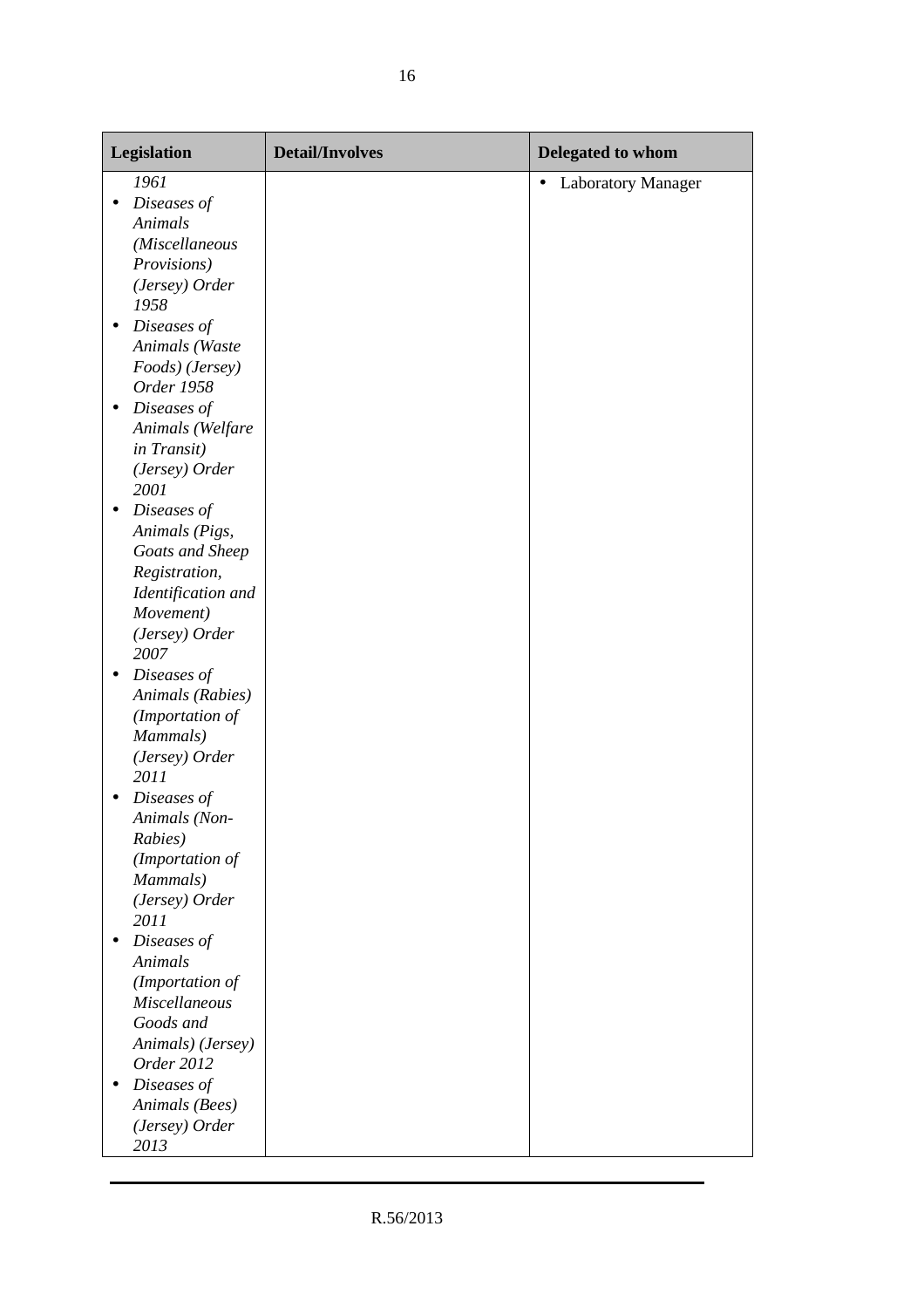| Legislation                                                                          | <b>Detail/Involves</b> | Delegated to whom |
|--------------------------------------------------------------------------------------|------------------------|-------------------|
| <b>Notifiable Disease</b><br><b>Orders</b>                                           |                        |                   |
| • Anthrax (Jersey)<br>Order 1958                                                     |                        |                   |
| Aujeszky's<br>$\bullet$<br>Disease (Jersey)                                          |                        |                   |
| Order 1984<br>Diseases of<br>$\bullet$<br>Animals (Avian                             |                        |                   |
| Influenza)<br>(Jersey) Order<br>2005                                                 |                        |                   |
| Diseases of<br>$\bullet$<br>Animals<br>(Bluetongue)<br>(Jersey) Order<br>2006        |                        |                   |
| <b>Bovine</b><br>$\bullet$<br>Spongiform<br>Encephalopathy<br>(Jersey) Order<br>1988 |                        |                   |
| Cattle Plague<br>$\bullet$<br>(Jersey) Order<br>1958                                 |                        |                   |
| Contagious<br>$\bullet$<br>Abortion (Jersey)<br>Order 1958                           |                        |                   |
| Enzootic Bovine<br>$\bullet$<br>Leucosis Disease<br>(Jersey) Order<br>1984           |                        |                   |
| Epizootic<br>Lymphangitis<br>(Jersey) Order<br>1958                                  |                        |                   |
| Foot-and-Mouth<br>$\bullet$<br>Disease (Jersey)                                      |                        |                   |
| Order 1958<br><b>Fowl Pest</b><br>$\bullet$                                          |                        |                   |
| (Jersey) Order<br>1958                                                               |                        |                   |
| Fowl Typhoid<br>$\bullet$<br>(Jersey) Order<br>1959                                  |                        |                   |
| Glanders or<br>$\bullet$<br>Farcy (Jersey)<br>Order 1958                             |                        |                   |
| Diseases of                                                                          |                        |                   |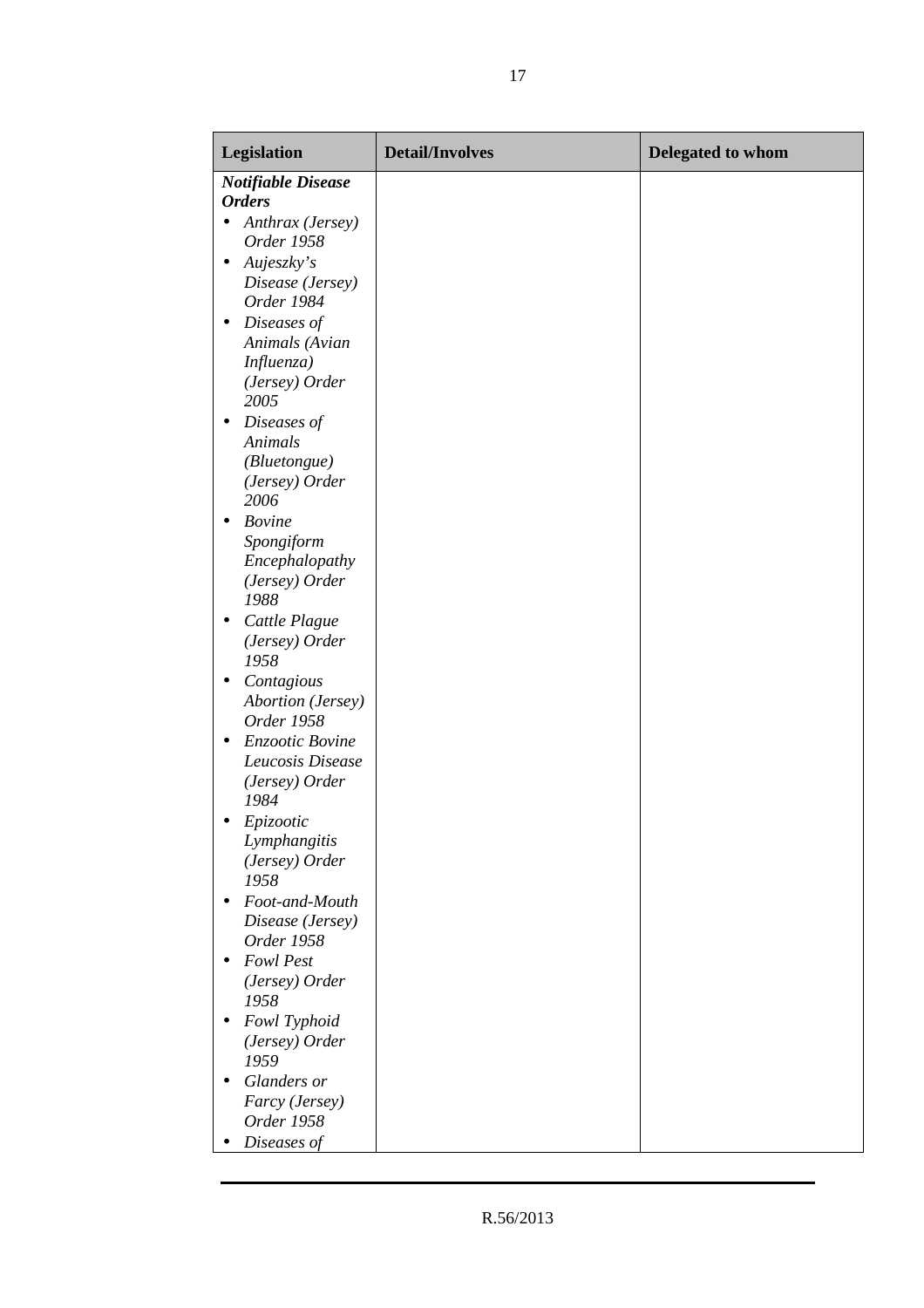| Legislation                                                                                                                                                                                                                                                                                                                                                                                                                                                                                                                                                                                                                                                     | <b>Detail/Involves</b>                | Delegated to whom                      |
|-----------------------------------------------------------------------------------------------------------------------------------------------------------------------------------------------------------------------------------------------------------------------------------------------------------------------------------------------------------------------------------------------------------------------------------------------------------------------------------------------------------------------------------------------------------------------------------------------------------------------------------------------------------------|---------------------------------------|----------------------------------------|
| Animals<br>(Infectious<br><b>Bovine</b><br>Rhinotracheitis)<br>(Jersey) Order<br>2012<br>Virus Hepatitis<br>$\bullet$<br>(Jersey) Order<br>1958<br>Parasitic Mange<br>(Jersey) Order<br>1958<br>Pleuro-<br>Pneumonia<br>(Jersey) Order<br>1958<br>Psittacosis<br>(Jersey) Order<br>1958<br>Rabies (Control)<br>(Jersey) Order<br>1976<br>$Sheep-Pox$<br>(Jersey) Order<br>1958<br>Sheep Scab<br>(Jersey) Order<br>1958<br>Swine Fever<br>$\bullet$<br>(Jersey) Order<br>1958<br>Swine Vesicular<br>Disease (Jersey)<br>Order 1974<br>Teschen Disease<br>(Jersey) Order<br>1975<br><b>Tuberculosis</b><br>$\bullet$<br>(Jersey) Order<br>1958<br>Warble Fly<br>٠ |                                       |                                        |
| (Jersey) Order                                                                                                                                                                                                                                                                                                                                                                                                                                                                                                                                                                                                                                                  |                                       |                                        |
| 1984<br><b>European</b>                                                                                                                                                                                                                                                                                                                                                                                                                                                                                                                                                                                                                                         | • To ensure the health of             | <b>Assistant Minister</b><br>$\bullet$ |
| <b>Communities</b>                                                                                                                                                                                                                                                                                                                                                                                                                                                                                                                                                                                                                                              | aquaculture animals and               | Chief Officer, Department<br>$\bullet$ |
| Legislation                                                                                                                                                                                                                                                                                                                                                                                                                                                                                                                                                                                                                                                     | aquaculture products in order to      | of the Environment                     |
| (Implementation)                                                                                                                                                                                                                                                                                                                                                                                                                                                                                                                                                                                                                                                | prevent the spread of disease.        | Director of Environment/<br>$\bullet$  |
| (Jersey) Law 1996                                                                                                                                                                                                                                                                                                                                                                                                                                                                                                                                                                                                                                               | • Regulation, enforcement and         | Deputy Chief Officer                   |
| Subordinate                                                                                                                                                                                                                                                                                                                                                                                                                                                                                                                                                                                                                                                     | inspections are carried out by States | <b>States Veterinary Officer</b><br>٠  |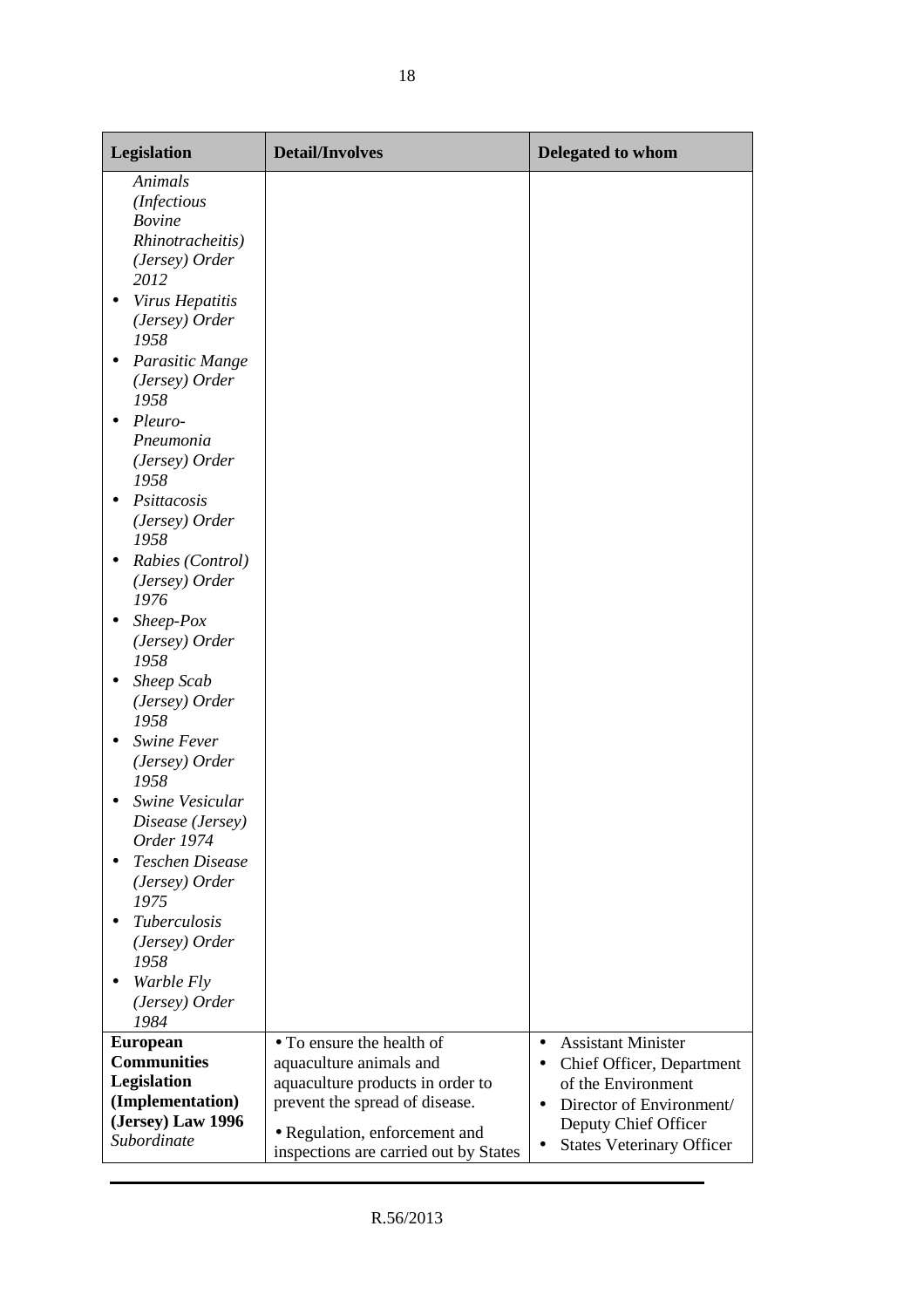|           | Legislation                                                                                                                                           | <b>Detail/Involves</b>                                                                                                                                                                                                                                       | Delegated to whom                                                                                                                                                                                                                                                                                                                                                                                                      |
|-----------|-------------------------------------------------------------------------------------------------------------------------------------------------------|--------------------------------------------------------------------------------------------------------------------------------------------------------------------------------------------------------------------------------------------------------------|------------------------------------------------------------------------------------------------------------------------------------------------------------------------------------------------------------------------------------------------------------------------------------------------------------------------------------------------------------------------------------------------------------------------|
|           | <b>Fish Health</b><br>(Jersey)<br><b>Regulations 1999</b><br>Community<br>Provisions<br>(Mortality in<br>Oysters) (Jersey)<br><b>Regulations 2010</b> | Veterinary Officer or his/her<br>assistants.                                                                                                                                                                                                                 | For the purposes of<br>enforcement/inspection:<br><b>States Veterinary</b><br>Assistant<br>Head of Agricultural<br>$\bullet$<br>Inspection<br><b>Agricultural Inspectors</b><br><b>Standby Officers</b><br>Senior Fisheries Inspector<br>Fisheries Officer-<br>Research and<br>Development<br>Sea Fisheries Officers                                                                                                   |
|           | Community<br>Provisions<br>(Animal Feeding)<br>(Jersey)<br><b>Regulations 2005</b>                                                                    | • Regulations to ensure the<br>prevention, control and eradication<br>of certain transmissible spongiform<br>encephalopathies.<br>• Inspections and enforcement are<br>carried out by States Veterinary<br>Officer or his/her assistants.                    | <b>Assistant Minister</b><br>$\bullet$<br>Chief Officer, Department<br>$\bullet$<br>of the Environment<br>Director of Environment/<br>$\bullet$<br>Deputy Chief Officer<br><b>States Veterinary Officer</b><br>For the purposes of<br>enforcement/inspection:<br><b>States Veterinary</b><br>Assistant<br>Head of Agricultural<br>Inspection<br><b>Agricultural Inspectors</b><br>$\bullet$                            |
| $\bullet$ | Pet Travel<br>Scheme (Jersey)<br><b>Regulations 2011</b>                                                                                              | • Regulate the movement of pet<br>animals arriving from outside the<br>British Islands entering Jersey from<br>a member State or a third country.<br>• Inspections and enforcement are<br>carried out by States Veterinary<br>Officer or his/her assistants. | <b>Assistant Minister</b><br>$\bullet$<br>Director of Environment/<br>Deputy Chief Officer<br>Director of Environmental<br>$\bullet$<br>Management and Rural<br>Economy<br><b>States Veterinary Officer</b><br>For the purposes of<br>enforcement/inspection:<br><b>States Veterinary</b><br>$\bullet$<br>Assistant<br>Head of Agricultural<br>Inspection<br><b>Agricultural Inspectors</b><br><b>Standby Officers</b> |
|           | European<br>Communities<br>Legislation<br>(Bluetongue)<br>(Jersey)                                                                                    | • Regulate the controls, monitoring,<br>surveillance and restrictions on<br>movements of certain animals of<br>susceptible species in relation to                                                                                                            | <b>Assistant Minister</b><br>$\bullet$<br>Chief Officer, Department<br>٠<br>of the Environment<br>Director of Environment/<br>Deputy Chief Officer                                                                                                                                                                                                                                                                     |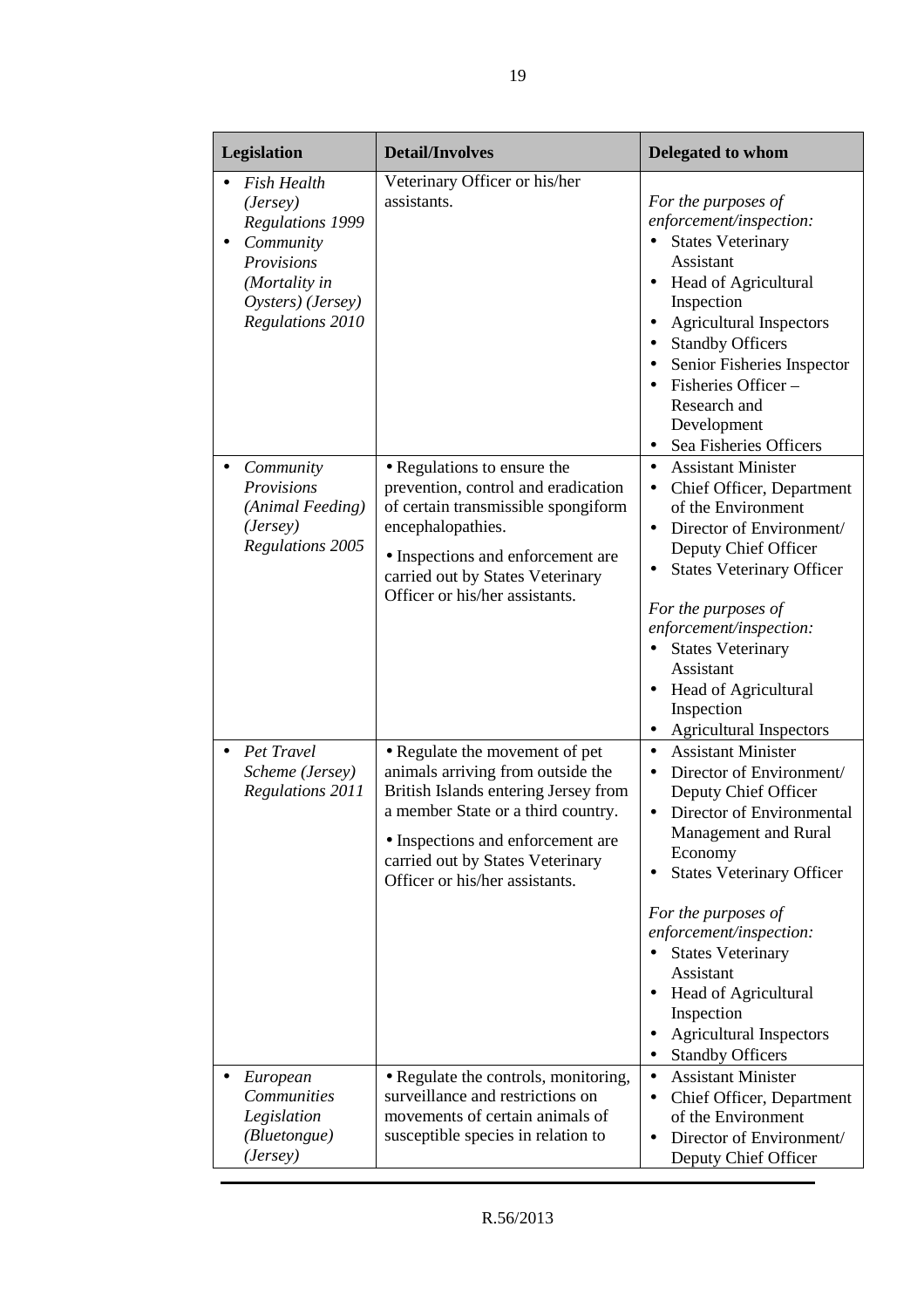| Legislation                                                                                                                                               | <b>Detail/Involves</b>                                                                                                                                                                                                                                                                                                                                                             | Delegated to whom                                                                                                                                                                                                                                                                                                                                                                                                                                                          |
|-----------------------------------------------------------------------------------------------------------------------------------------------------------|------------------------------------------------------------------------------------------------------------------------------------------------------------------------------------------------------------------------------------------------------------------------------------------------------------------------------------------------------------------------------------|----------------------------------------------------------------------------------------------------------------------------------------------------------------------------------------------------------------------------------------------------------------------------------------------------------------------------------------------------------------------------------------------------------------------------------------------------------------------------|
| <b>Regulations 2008</b>                                                                                                                                   | bluetongue.<br>• Inspections and enforcement are<br>carried out by States Veterinary<br>Officer or his/her assistants.                                                                                                                                                                                                                                                             | Director of Environmental<br>Management and Rural<br>Economy<br><b>States Veterinary Officer</b><br>For the purposes of<br>enforcement/inspection:<br><b>States Veterinary</b><br>Assistant                                                                                                                                                                                                                                                                                |
|                                                                                                                                                           |                                                                                                                                                                                                                                                                                                                                                                                    | <b>Standby Officers</b><br>Head of Agricultural<br>Inspection<br><b>Agricultural Inspectors</b><br>Dairy and Livestock<br>Adviser                                                                                                                                                                                                                                                                                                                                          |
| Community<br>Provisions<br>(Bovine<br>Embryos)<br>(Jersey)<br>Regulations 2010                                                                            | • Regulates the trade in bovine<br>embryos with Member States and<br>controls the importation of bovine<br>embryos from third countries.<br>Approve embryo collection teams,<br>including laboratories, embryo<br>production teams and storage<br>facilities for trade.<br>• Inspections and enforcement are<br>carried out by States Veterinary<br>Officer or his/her assistants. | <b>Assistant Minister</b><br>$\bullet$<br>Chief Officer, Department<br>of the Environment<br>Director of Environment/<br>Deputy Chief Officer<br>Director of Environmental<br>Management and Rural<br>Economy<br><b>States Veterinary Officer</b><br>For the purposes of<br>enforcement/inspection:<br><b>States Veterinary</b><br>$\bullet$<br>Assistant<br><b>Head of Agricultural</b><br>Inspection<br><b>Agricultural Inspectors</b>                                   |
| <b>Fertilisers and</b><br><b>Feeding Stuffs</b><br>(Jersey) Law 1950<br>Subordinate<br>Fertilizers and<br><b>Feeding Stuffs</b><br>(Jersey) Order<br>1972 | • A Law to make provision with<br>respect to the sale of fertilizers and<br>feeding stuffs in the Island and their<br>contents which must not have<br>animal extracts within them.                                                                                                                                                                                                 | <b>Assistant Minister</b><br>$\bullet$<br>Chief Officer, Department<br>$\bullet$<br>of the Environment<br>Director of Environment/<br>$\bullet$<br>Deputy Chief Officer<br>Director of Environmental<br>$\bullet$<br>Management and Rural<br>Economy<br><b>States Veterinary Officer</b><br>For the purposes of<br>enforcement/inspection:<br><b>States Veterinary</b><br>$\bullet$<br>Assistant<br>• Head of Agricultural<br>Inspection<br><b>Agricultural Inspectors</b> |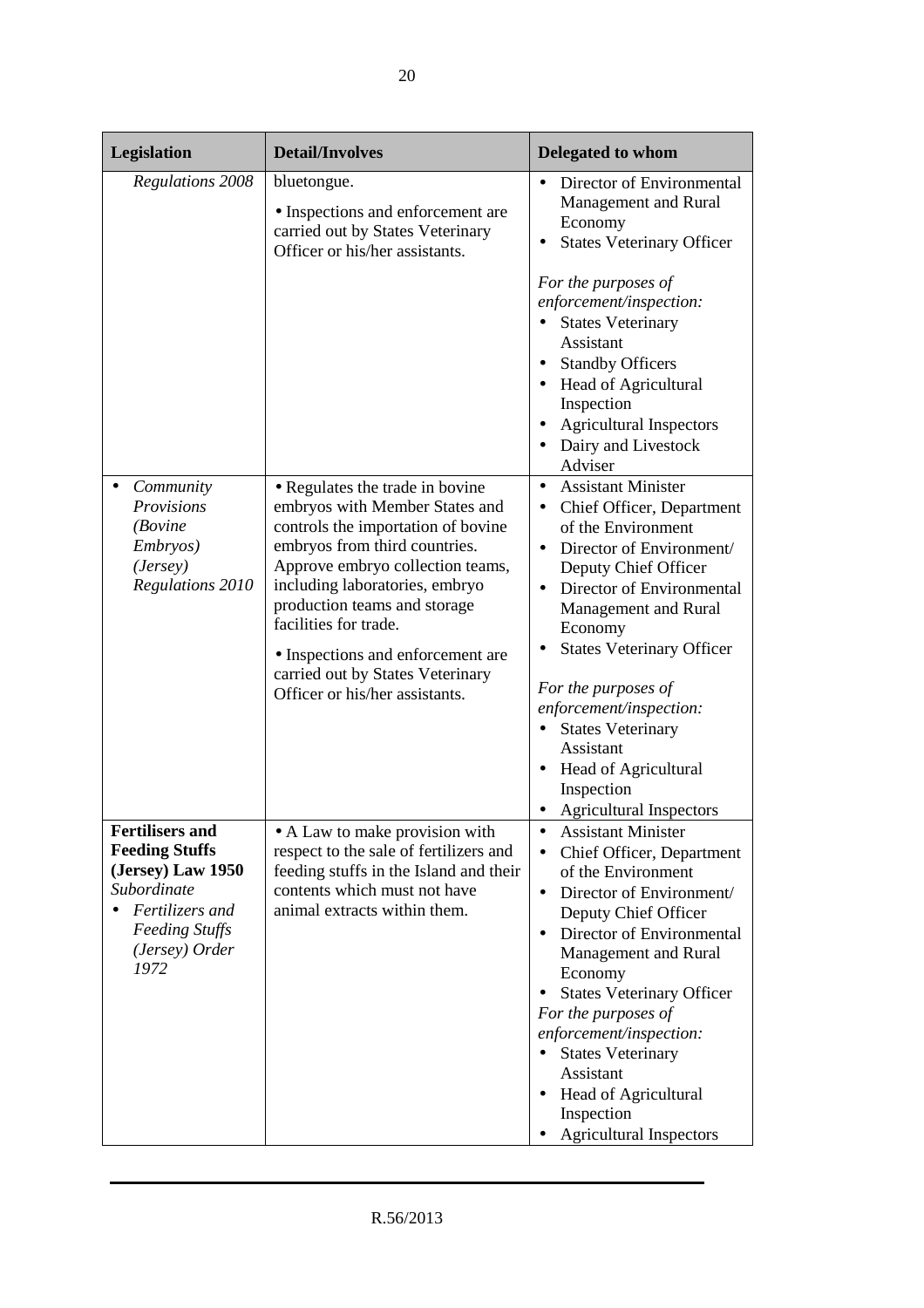| Legislation                                                                                                                                                                                                            | <b>Detail/Involves</b>                                                                                                                                                                                                                                                                                                                                                                                                                                                             | Delegated to whom                                                                                                                                                                                                                                                                                                                                                                                                                              |
|------------------------------------------------------------------------------------------------------------------------------------------------------------------------------------------------------------------------|------------------------------------------------------------------------------------------------------------------------------------------------------------------------------------------------------------------------------------------------------------------------------------------------------------------------------------------------------------------------------------------------------------------------------------------------------------------------------------|------------------------------------------------------------------------------------------------------------------------------------------------------------------------------------------------------------------------------------------------------------------------------------------------------------------------------------------------------------------------------------------------------------------------------------------------|
| Food and<br><b>Environment</b><br><b>Protection Act 1985</b><br>(Jersey) Order<br>1987                                                                                                                                 | • To authorize the issue of licences<br>for the deposit of substances at sea<br>(Article 5 of 1987 Order),<br>e.g. dredge spoil from maintenance<br>dredging of the harbours, burials at<br>sea.<br>• Detailed protocols establish the<br>procedures and fees for each class<br>of deposit, together with lists of<br>compulsory consultees.                                                                                                                                       | <b>Assistant Minister</b><br>$\bullet$<br>Chief Officer, Department<br>$\bullet$<br>of the Environment<br>Director of Environment/<br>$\bullet$<br>Deputy Chief Officer                                                                                                                                                                                                                                                                        |
| <b>Pesticides (Jersey)</b><br><b>Law 1991</b><br>Subordinate<br>Pesticides<br>(Maximum<br>Residue Levels in<br>Food) (Jersey)<br>Order 1991<br>Pesticides<br>(General<br><i>Provisions</i> )<br>(Jersey) Order<br>1991 | • To regulate the use of pesticides.<br>• Delegated powers are requested<br>for Article 4, which outlines the<br>enforcement provisions.                                                                                                                                                                                                                                                                                                                                           | <b>Assistant Minister</b><br>$\bullet$<br>Director of Environment/<br>$\bullet$<br>Deputy Chief Officer<br>Director of Environmental<br>$\bullet$<br>Management and Rural<br>Economy<br>Director of Environmental<br>Protection<br>For the purposes of<br>enforcement:<br>• Head of Agricultural<br>Inspection<br><b>Agricultural Inspectors</b><br><b>Head of Water Resources</b><br><b>Environmental Protection</b><br>$\bullet$<br>Officers |
| <b>Planning and</b><br><b>Building (Jersey)</b><br><b>Law 2002</b>                                                                                                                                                     | • Permission to carry out activities<br>on SSI land (Article 55), e.g.<br>permission for the T.A. to carry out<br>exercises, utilities maintenance, etc.<br>• Permission to allow use of public<br>land by Clubs and Associations,<br>e.g. by the Jersey Rifle Club, who<br>close Les Landes SSI 6 times<br>annually for firing purposes.<br>• Provisional listing (for 3 months)<br>only) of SSIs under Article 53 in<br>the case of extreme threat to an area<br>of SSI quality. | <b>Assistant Minister</b><br>$\bullet$<br>Chief Officer, Department<br>$\bullet$<br>of the Environment<br>Director of Environment/<br>$\bullet$<br>Deputy Chief Officer<br>Director of Environmental<br>Management and Rural<br>Economy<br>Principal Ecologist<br>٠<br><b>Senior Natural</b><br><b>Environment Officer</b>                                                                                                                     |
| <b>Plant Health</b><br>(Jersey) Law 2003<br>Subordinate<br><b>Stem and Bulb</b><br>Eelworm (Jersey)<br>Order 1971<br><b>Blight Disease</b><br>(Jersey) Order                                                           | $\bullet$ Issuance of plant passports $-$<br>Article 18 of the Plant Health<br>Order.<br>· Registration of growers,<br>propagators or traders (Article 19 of<br>the Plant Health Order) and keeping<br>of the register (Article 20 of the                                                                                                                                                                                                                                          | <b>Assistant Minister</b><br>$\bullet$<br>Chief Officer, Department<br>of the Environment<br>Director of Environment/<br>$\bullet$<br>Deputy Chief Officer<br>Director of Environmental<br>$\bullet$<br>Management and Rural<br>Economy                                                                                                                                                                                                        |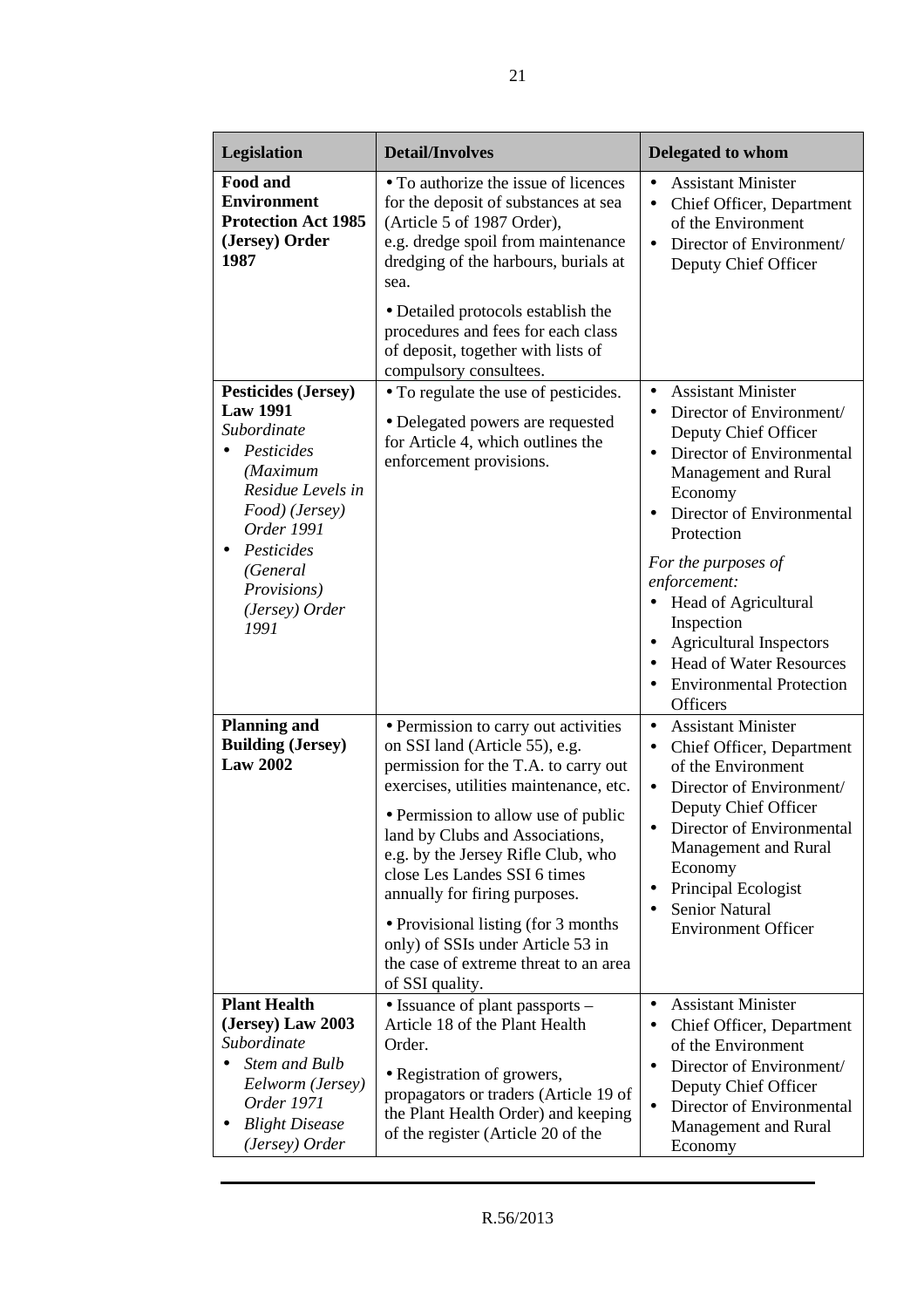| Legislation                                                           | <b>Detail/Involves</b>                                                                                                                                                                                                                                                                                                                                                                                                                                                     | <b>Delegated to whom</b>                                                                                                                                                                                                                                                                                                                                                                                                                                                                                                                                                                                                                                           |
|-----------------------------------------------------------------------|----------------------------------------------------------------------------------------------------------------------------------------------------------------------------------------------------------------------------------------------------------------------------------------------------------------------------------------------------------------------------------------------------------------------------------------------------------------------------|--------------------------------------------------------------------------------------------------------------------------------------------------------------------------------------------------------------------------------------------------------------------------------------------------------------------------------------------------------------------------------------------------------------------------------------------------------------------------------------------------------------------------------------------------------------------------------------------------------------------------------------------------------------------|
| 1982<br><b>Plant Health</b><br>(Jersey) Order<br>2005                 | Plant Health Order).<br>• Delegated powers are requested<br>for inspection and enforcement<br>functions under Articles 24–31 of<br>the Plant Health Order.<br>• Issuance of licences – Article 34<br>of the Plant Health Order.                                                                                                                                                                                                                                            | Director of Environmental<br>Protection<br><b>Plant Pathologist</b><br>٠<br>Entomologist<br>For the purposes of<br>enforcement/inspection:<br>Head of Agricultural<br>Inspection<br><b>Agricultural Inspectors</b><br>٠                                                                                                                                                                                                                                                                                                                                                                                                                                            |
| <b>Protection of</b><br><b>Agricultural Land</b><br>(Jersey) Law 1964 | • This Law is to protect the<br>'spoilation' of agricultural land<br>from contamination, neglect, the<br>removal of surface soil or any<br>misuse.<br>• Under Article $4(2)$ , consents and<br>permissions can be issued for<br>prohibited activities to be carried<br>out on agricultural land.<br>• For the purposes of inspection<br>and enforcement, delegated powers<br>of entry are requested (Article 3) as<br>are the powers to obtain<br>information (Article 5). | <b>Assistant Minister</b><br>$\bullet$<br>Chief Officer, Department<br>$\bullet$<br>of the Environment<br>Director of Environment/<br>$\bullet$<br>Deputy Chief Officer<br>Director of Environmental<br>Management and Rural<br>Economy<br>Horticultural Adviser<br>$\bullet$<br><b>Statutory Services Officer</b><br>$\bullet$<br>Principal Ecologist<br>$\bullet$<br>Land and Horticultural<br>Development Manager<br>Land Controls and<br>$\bullet$<br>Planning Officer.<br>For the purposes of<br>enforcement/inspection/<br>obtain information:<br>Head of Agricultural<br>Inspection<br><b>Agricultural Inspectors</b><br>Projects and Compliance<br>Officer |
| Slaughter of<br><b>Animals (Jersey)</b><br><b>Law 1962</b>            | • The SVO issues slaughterers'<br>licences under delegated powers<br>(Article 4).<br>• The slaughterhouse is supervised<br>by the Superintendent (Article 2).                                                                                                                                                                                                                                                                                                              | <b>Assistant Minister</b><br>$\bullet$<br>Chief Officer, Department<br>٠<br>of the Environment<br>Director of Environment/<br>Deputy Chief Officer<br><b>States Veterinary Officer</b>                                                                                                                                                                                                                                                                                                                                                                                                                                                                             |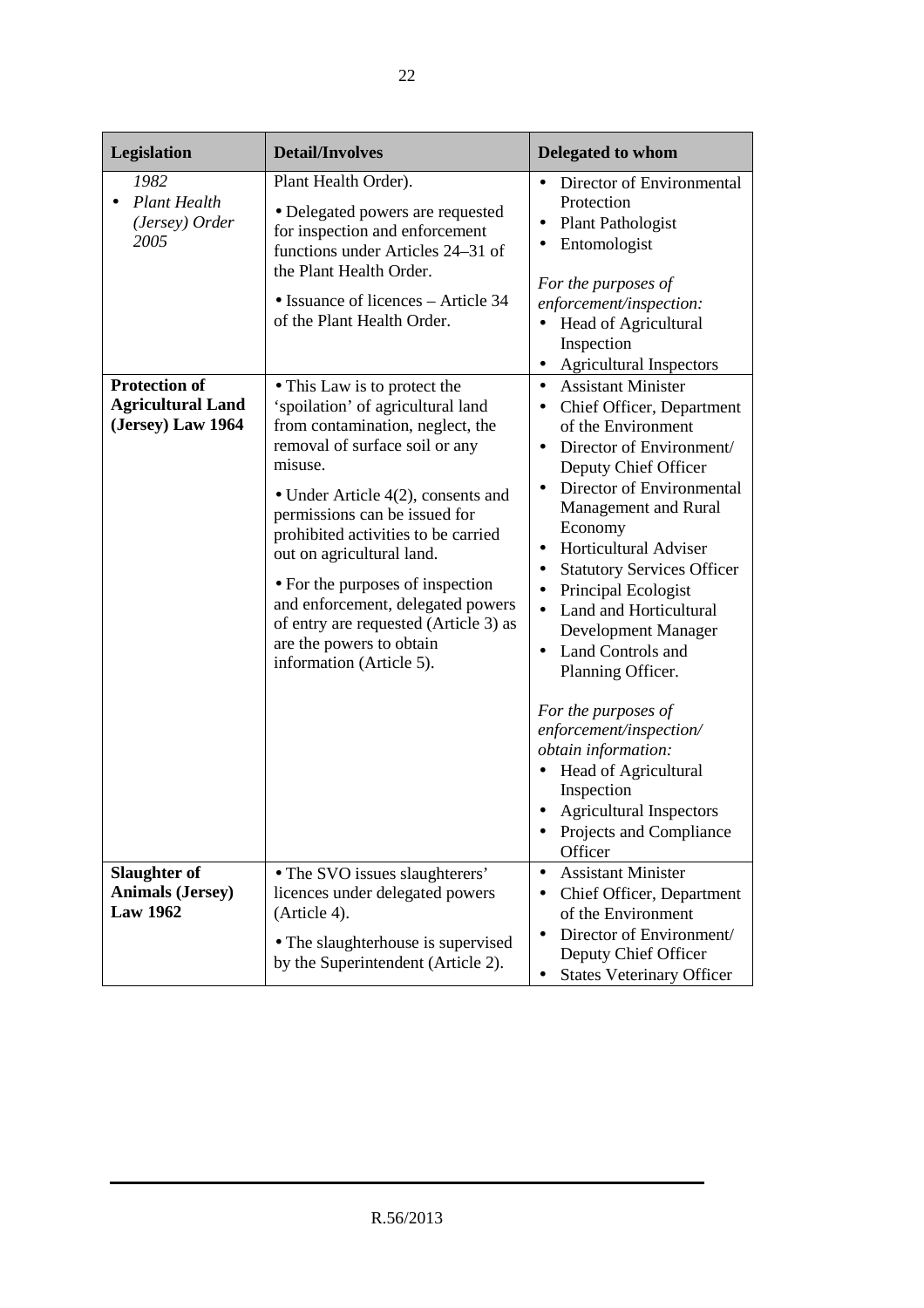| Legislation                                  | <b>Detail/Involves</b>                                                                                                                                                                                                                                                                                                                                                                                                                                                                                                                                                                                                                                                                                                                                                                                                                                                                                                                                                                                                                                                                                                                                                                                                                              | <b>Delegated to whom</b>                                                                                                                                                                                                                                                                                                                                                                                                                                                                                                                                                                 |
|----------------------------------------------|-----------------------------------------------------------------------------------------------------------------------------------------------------------------------------------------------------------------------------------------------------------------------------------------------------------------------------------------------------------------------------------------------------------------------------------------------------------------------------------------------------------------------------------------------------------------------------------------------------------------------------------------------------------------------------------------------------------------------------------------------------------------------------------------------------------------------------------------------------------------------------------------------------------------------------------------------------------------------------------------------------------------------------------------------------------------------------------------------------------------------------------------------------------------------------------------------------------------------------------------------------|------------------------------------------------------------------------------------------------------------------------------------------------------------------------------------------------------------------------------------------------------------------------------------------------------------------------------------------------------------------------------------------------------------------------------------------------------------------------------------------------------------------------------------------------------------------------------------------|
| <b>Waste Management</b><br>(Jersey) Law 2005 | $\bullet$ A Law to:<br>1. Control the transboundary<br>shipment of wastes to, from, and<br>through Jersey.<br>2. Control the movements of<br>hazardous and healthcare wastes in<br>Jersey.<br>3. Allow for the licensing of waste<br>management facilities and the<br>registration of certain carriers in<br>Jersey.<br>• All administration of:<br>Part 1 - INTRODUCTORY<br>PROVISIONS (Articles 1 to 9)<br>Part 2 - ADMINISTRATION<br>(Articles $10$ to $22$ )<br>Part 3 - WASTE MANAGEMENT<br>WITHIN THE ISLAND<br>• Licensing of Operations<br>(Articles 23 to 37)<br>• Registration of Waste Carriers<br>(Articles 38 to 48)<br>• Internal Movements<br>(Articles 49 to 52)<br>• Other Provisions<br>(Articles $53$ to $56$ ).<br>Part 4 - TRANSBOUNDARY<br><b>MOVEMENTS OF WASTE</b><br>• Introductory Provisions<br>(Articles 57 to 63)<br>• Export of Waste<br>(Articles 64 to 67)<br>• Import of Waste<br>(Articles 68 to 69)<br>• Waste in Transit<br>(Articles 70 to 71)<br>• Illegal Traffic (Articles 72 to 75)<br>• Other Provisions<br>(Articles $76$ to $81$ )<br>Part 5 - ENFORCEMENT<br>(Articles 82 to 93)<br>Part 6 - OTHER PROVISIONS<br>(Articles $94$ to $113$ )<br>Any further responsibilities under<br>Schedules 1 to 11. | <b>Assistant Minister</b><br>$\bullet$<br>Chief Officer, Planning<br>$\bullet$<br>and Environment<br>Director of Environment/<br>Deputy Chief Officer<br>Director of Environmental<br>$\bullet$<br>Protection<br>Head of Waste Regulation<br>$\bullet$<br>In addition for enforcement<br>(Part 5):<br><b>Head of Water Resources</b><br><b>Environmental Protection</b><br>$\bullet$<br><b>Officers</b><br>Hydrogeologist<br>$\bullet$<br><b>Environmental Protection</b><br>Technician<br><b>Head of Agricultural</b><br>$\bullet$<br>Inspection<br><b>Agricultural Inspectors</b><br>٠ |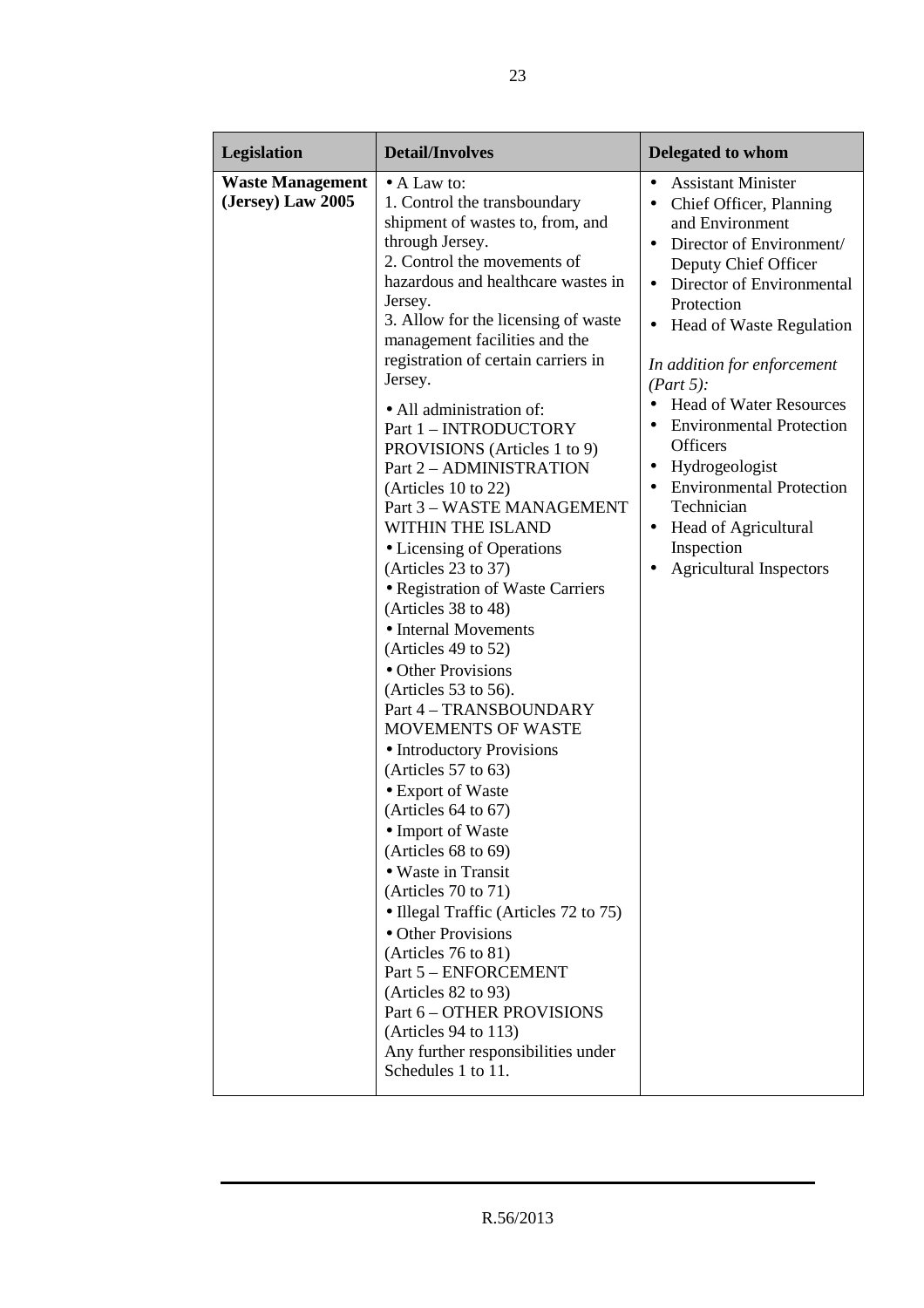| Legislation                                 | <b>Detail/Involves</b>                                                                                                                                                                                                                                                                                                                                                                                                                                                                                                                                                                                                                                                                                                                                                                                                                                                                                                                                                                                                                                                                                                                                                                                                                                                                                                                                                                                                                                                                                                                                                                                                                                                                                                      | <b>Delegated to whom</b>                                                                                                                                                                                                                                                                                                                                                                                                                                                                                                                                                                                                                        |
|---------------------------------------------|-----------------------------------------------------------------------------------------------------------------------------------------------------------------------------------------------------------------------------------------------------------------------------------------------------------------------------------------------------------------------------------------------------------------------------------------------------------------------------------------------------------------------------------------------------------------------------------------------------------------------------------------------------------------------------------------------------------------------------------------------------------------------------------------------------------------------------------------------------------------------------------------------------------------------------------------------------------------------------------------------------------------------------------------------------------------------------------------------------------------------------------------------------------------------------------------------------------------------------------------------------------------------------------------------------------------------------------------------------------------------------------------------------------------------------------------------------------------------------------------------------------------------------------------------------------------------------------------------------------------------------------------------------------------------------------------------------------------------------|-------------------------------------------------------------------------------------------------------------------------------------------------------------------------------------------------------------------------------------------------------------------------------------------------------------------------------------------------------------------------------------------------------------------------------------------------------------------------------------------------------------------------------------------------------------------------------------------------------------------------------------------------|
| <b>Water Pollution</b><br>(Jersey) Law 2000 | A Law to provide for the control of<br>pollution in Jersey waters, and the<br>implementing of provisions of the<br>Convention for the Protection of the<br>Marine Environment of the North-<br>East Atlantic; the monitoring and<br>the classification of waters; the<br>setting of quality objectives for<br>classified waters; administrative,<br>regulatory, preventive and remedial<br>measures; and related purposes.<br>• Delegated powers are requested<br>for the issuance of discharge<br>permits and the publishing of<br>notices and consultation before<br>considering applications relating to<br>Discharge Permits (Article 10).<br>• Special regard to the issuance of<br>discharge permits will be given<br>relating to high risk substances<br>(Article $19(1)$ ).<br>• Consideration of Discharge<br>Permits (Article 21).<br>• Conditions attached to Discharge<br>permits (Article 22).<br>• Procedure for varying or revoking<br>Discharge Permits (Article 23).<br>• Procedure for suspension of<br>Discharge Permits (Article 24).<br>• Consideration of transfer of<br>Discharge permits (Article 25).<br>• Procedure for notification of<br>decisions relating to Discharge<br>Permits (Article 27; with the<br>exception of paragraph $(1)(c)$ ).<br>Delegated powers are requested for<br>the purposes of enforcement (under<br>Article 29) and $-$<br>• Access to documents relevant to<br>Law (Article 34);<br>• Requirement to produce<br>information relating to potentially<br>polluting matter (Article 35);<br>• Requirement for precautions to be<br>taken to prevent pollution<br>(Article 36);<br>• Requirement for polluters to<br>eliminate and remediate pollution<br>(Article 37); | <b>Assistant Minister</b><br>Director of Environment/<br>$\bullet$<br>Deputy Chief Officer<br>Director of Environmental<br>$\bullet$<br>Protection<br><b>Head of Water Resources</b><br>In addition for enforcement<br>$(Article 29)$ :<br><b>Environmental Protection</b><br>$\bullet$<br>Officer<br><b>Head of Waste Regulation</b><br>٠<br>Hydrogeologist<br><b>Environmental Protection</b><br>$\bullet$<br>Technician<br>Head of Agricultural<br>$\bullet$<br>Inspection<br><b>Agricultural Inspectors</b><br>$\bullet$<br>Marine and Costal<br>$\bullet$<br>Manager<br>Assistant Director, Marine<br>Resources<br><b>Marine Scientist</b> |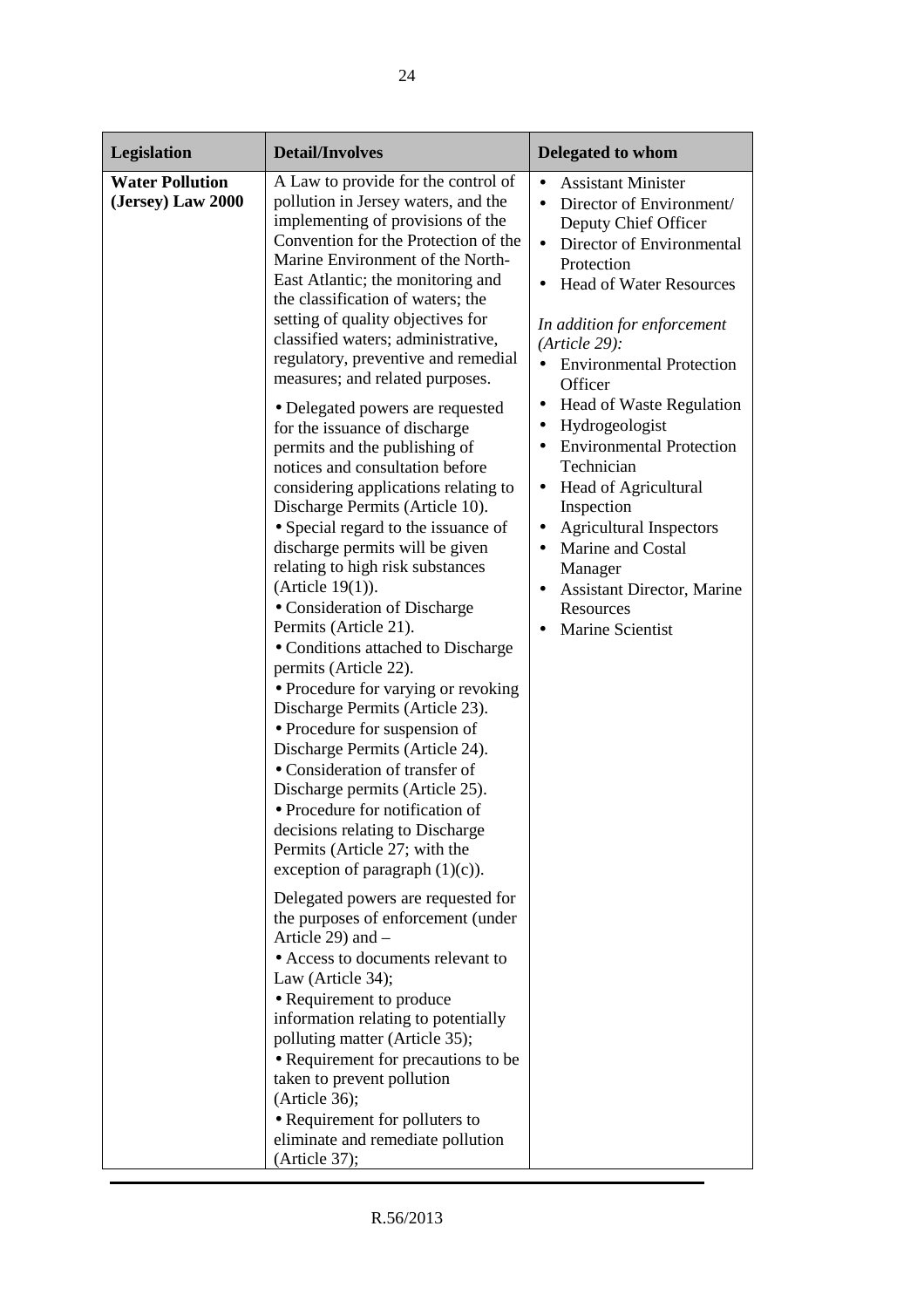| Legislation                                 | <b>Detail/Involves</b>                                                                                                                                                                                                                                                                                                                                         | <b>Delegated to whom</b>                                                                                                                                                                                                                                                                                                                                                                                                            |
|---------------------------------------------|----------------------------------------------------------------------------------------------------------------------------------------------------------------------------------------------------------------------------------------------------------------------------------------------------------------------------------------------------------------|-------------------------------------------------------------------------------------------------------------------------------------------------------------------------------------------------------------------------------------------------------------------------------------------------------------------------------------------------------------------------------------------------------------------------------------|
|                                             | • The procedure to be adopted in<br>respect of Articles 36-37<br>(Article 38);<br>• Ability of the Department to take<br>remedial action in respect of<br>Articles 36 and 37 (Article 39(1));<br>• Transitional provisions in respect<br>of Discharge Permits (Schedule 5).                                                                                    |                                                                                                                                                                                                                                                                                                                                                                                                                                     |
| <b>Water (Jersey) Law</b><br>1972           | • Jersey Water must provide<br>'wholesome water' (Article 9).<br>• Enforcement of standards are<br>performed by officers.                                                                                                                                                                                                                                      | <b>Assistant Minister</b><br>$\bullet$<br>Chief Officer, Department<br>of the Environment<br>Director of Environment/<br>Deputy Chief Officer<br>Director of Environmental<br>Protection                                                                                                                                                                                                                                            |
|                                             |                                                                                                                                                                                                                                                                                                                                                                | For the purposes of<br>enforcement:<br>• Environmental Protection<br>Officer<br><b>Environmental Protection</b><br><b>Support Officer</b>                                                                                                                                                                                                                                                                                           |
| <b>Weeds (Jersey)</b><br><b>Law 1961</b>    | A Law to provide for preventing<br>the spreading of injurious weeds.<br>Delegated powers are requested for<br>enforcement activities to prevent<br>the spreading of injurious weeds<br>(Article 2) performed by the<br>Inspectorate.                                                                                                                           | <b>Assistant Minister</b><br>$\bullet$<br>Director of Environment/<br>$\bullet$<br>Deputy Chief Officer<br>Director of Environmental<br>Protection<br><b>Head of Water Resources</b><br>For the purposes of<br>enforcement:<br>• Environmental Protection<br>Officer<br><b>Environmental Protection</b><br>Technician<br>Hydrogeologist<br>$\bullet$<br><b>Head of Agricultural</b><br>Inspection<br><b>Agricultural Inspectors</b> |
| <b>Water Resources</b><br>(Jersey) Law 2007 | A Law to provide for the<br>protection, management and<br>regulation of water resources in<br>Jersey; the promotion of the<br>conservation of the fauna and flora<br>that are dependent on inland waters<br>and of the habitats of such fauna<br>and flora to the extent that those<br>habitats are themselves dependent<br>on inland waters; the conservation | <b>Assistant Minister</b><br>$\bullet$<br>Director of Environment/<br>Deputy Chief Officer<br>Director of Environmental<br>Protection<br><b>Head of Water Resources</b><br>$\bullet$<br>Hydrogeologist<br>$\bullet$<br>For the purposes of<br>enforcement:                                                                                                                                                                          |